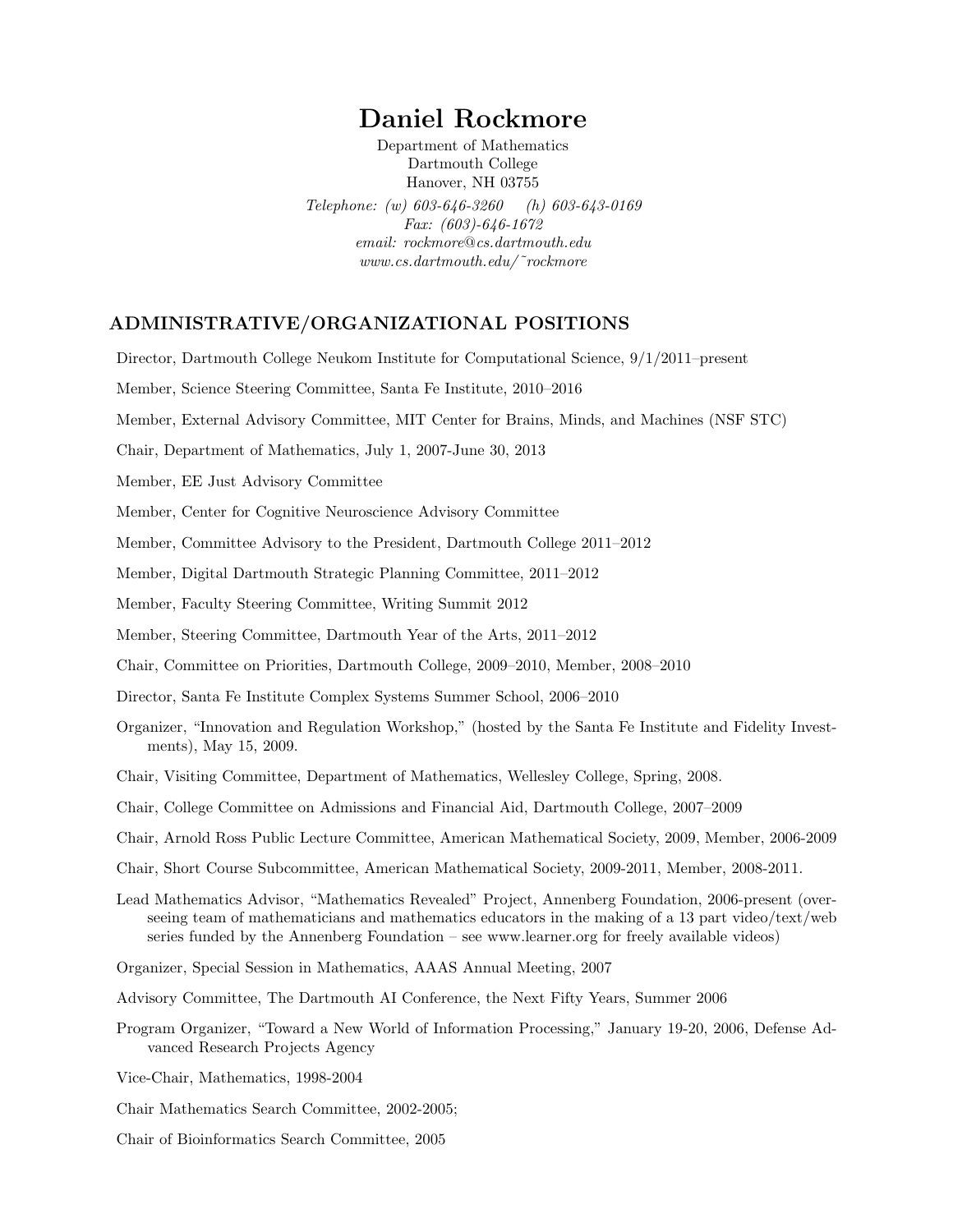Assistant Director, Mathematical Sciences Research Institute Industrial Internship Program (MSRI IIP), 2005-2006

NSF MSRI Committee of Visitors (1998)

NSF DMS Committee of Visitors (1998)

Dartmouth College IRB (1998-2000)

## COMMUNITY ADMINISTRATIVE POSITIONS

Member, Dresden and Hanover School Boards, 2014–2018

Member, Board of Trustees, Upper Valley Jewish Community, 2011–2015

Member, Board, Hanover Hockey Association, 2013–2015

## ACADEMIC POSITIONS

William H. Neukom '64 Professor of Computational Science, (since June, 2011) Professor of Mathematics, Dartmouth College (since 2000), Professor of Computer Science (since 2000), Member of MD./Ph.D. Faculty, Member Faculty of Center for Cognitive Neuroscience;

John G. Kemeny Parents Professor of Mathematics (2006–2011)

- (1996-2000) Dartmouth College, Departments of Mathematics and Computer Science, Associate Professor (tenured joint appointment), Member of MD./Ph.D. Faculty;
- (1991-1996) Dartmouth College, Department of Mathematics and Computer Science, Assistant Professor (Adjunct Department of Computer Science, 1995).
- (1989-1991) Columbia University, Department of Mathematics, Assistant Professor
- (2000-2010) Santa Fe Institute, External Faculty
- Visiting Positions: Institute for Advanced Study, Member (1995-1996, Fall 2002), NYU Courant Institute (Fall 2000, 2001-2002), Santa Fe Institute (Fall 1999, Summer 2000, 2001, 2003,2004), National Center for Atmospheric Research (Summers 1997, 1998, 1999), University of Chicago, Dept. of Computer Science (Winter 1992, 1993), Harvard Univ., Dept. of Mathematics (1992)

## EDITORIAL BOARDS, PROGRAM COMMITTEE

American Mathematical Society, Proceedings of Symposia in Applied Mathematics Editorial Committee (01 February 2012 – 31 January 2016)

Princeton University Press, SFI Primers in Complex Systems series, Editorial Board

SPIE 2008, 2010 Computer Analysis in the Study of Art (Program Committee)

SPIE 2000, "Mathematical Methods in Biomedical Imaging " (Program Committee)

SIAM Review (Editorial Board 1998-2002)

Editor, Special Issue on Computer Algebra and Signal Processing, Journal of Symbolic Computation

#### BOARD MEMBERSHIPS :

Coherent Path, Inc. (Advisory Board) 2013-present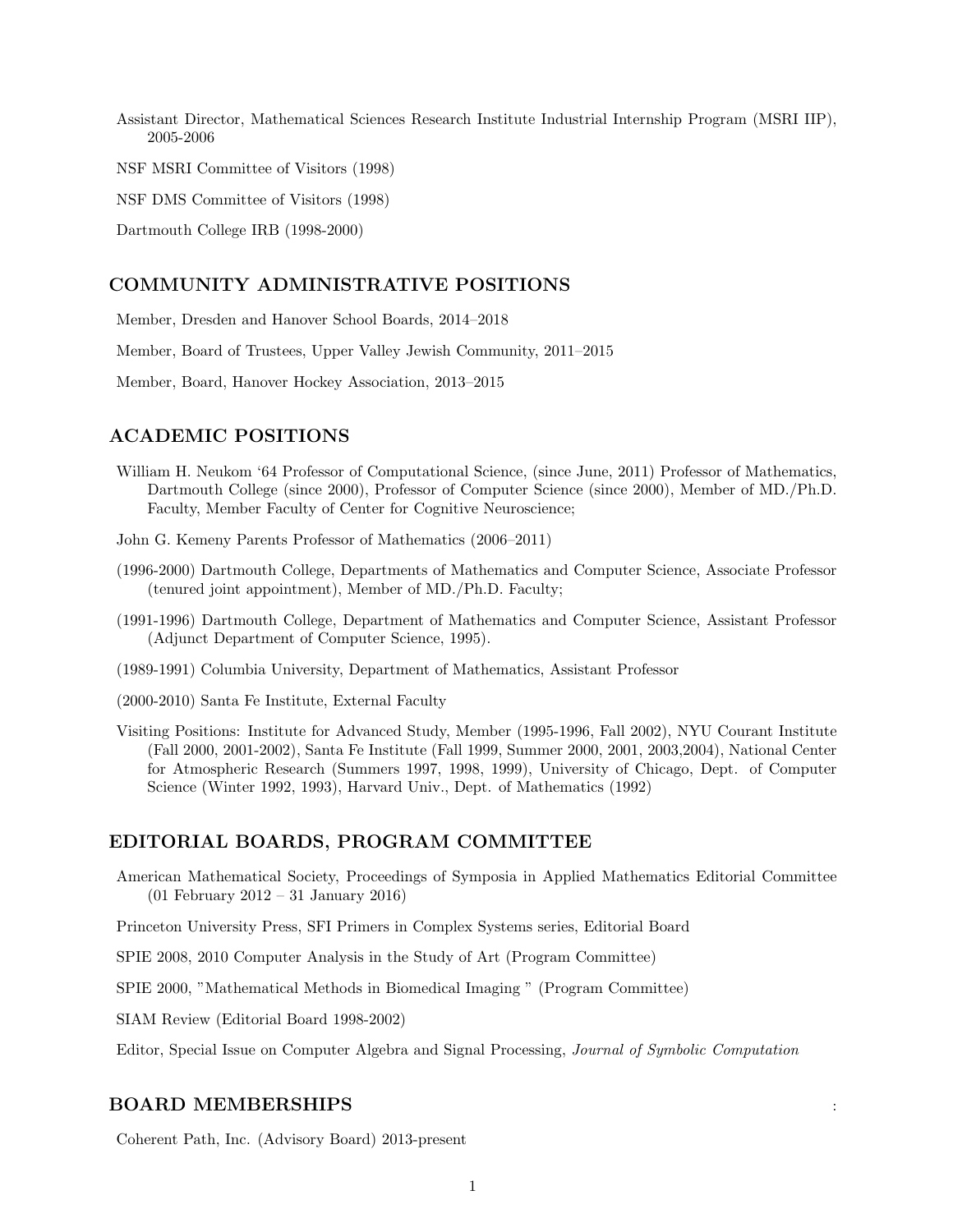InSite One (Scientific Advisory Board) 2002-2007

Memento Security (Advisory Board) 2007-2011

Poindexter Systems (Scientific Advisory Board) 2002-2004

(2000-2002) Defense Sciences Study Group (Institute for Defense Analyses - 2000-2002)

#### EDUCATION

Harvard University, Department of Mathematics M.A. Mathematics, May 1986. Ph.D., June 1989.

Princeton University A.B. Mathematics, Cum Laude, 1984

#### AWARDS

SIAM I. E. Block Community Lecture, 2008

SIAM Visiting Lecturer 2007-2008

Sigma Xi Distinguished Lecturer, 2005-2007

Longlisted for the Aventis Science Writing Prize, 2006 for "Stalking the Riemann Hypothesis," (Jonathan Cape, Publisher)

NSF Presidential Faculty Fellowship 1995 - 2000

NSF Postdoctoral Fellowship 1991 - 1993

IBM Graduate Fellowship, 1988

NSF Graduate Fellowship, 1985 - 1987

Fulbright Fellowship to Israel for Mathematics, 1984

Phi Beta Kappa, 1984

## RECENT GRANT SUPPORT

- NSF ISL "Rural Gateways: Fostering the Development of Rural Librarians as Informal Science Facilitators" (PI), 2015–2020, \$2,998,725.
- Unrestricted Research Award, Adobe Systems, Inc., \$14,000.
- Innovation Award (Dartmouth College), Think Big How Computation and the Big Data Viewpoint is Reshaping the Humanities (co-PI with Colleen Boggs), 2013-2014, \$20,000
- NSF CC-NIE Networking Infrastructure: Infrastructure Upgrades for Advancing Discovery (co-PI) 2012- 2014, \$473,324.00
- AFOSR, "Dynamic Information Networks: Geometry, Topology, and Statistical Learning for the Articulation of Structure," (PI) 2011-2014, \$748,000.
- The Sloan Foundation, "Network Models of Systemic Risk," (PI) 2010–2012, \$119,591.
- NSF ISE "Pushing the Limits: Building Capacity to Enhance Public Understanding of Math and Science Through Rural Libraries" (PI), 2010–2014, \$2,508,018.
- The Kress Foundation, "The Workshop Practices of Botticelli before Rome: Collaboration with Filippino Lippi in 'The Story of Esther', (PI) 2010–2011, \$20,000.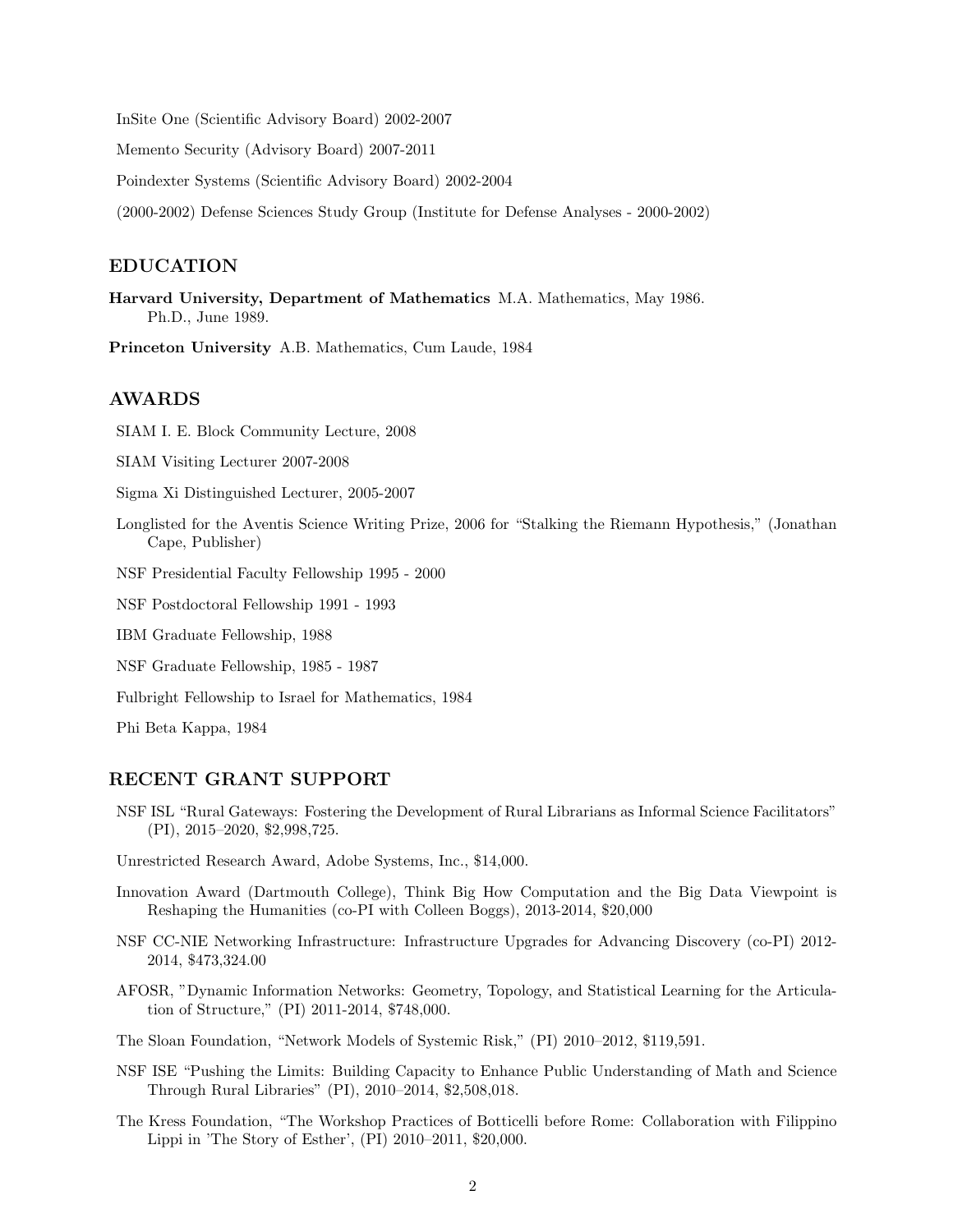NSF SGER Digital Art Authentication Using Regularities in Spatial and Photometric Statistics, PI, 2008− −2010, \$200,000

AFOSR, Analysis for Advanced Optical Communications, PI, 2006-2008, \$467,193

NIH Group Theoretic Methods in Protein Structure (co-PI), 2005-2009 \$ 441,147

Dartmouth College, Artificial Intelligence Turns 50, PI, \$ 85,000

NSF Documentary award "Living Math" (PI) 2002-2007 (\$300k)

NSF ITR for Quantum Computing and Circuit Complexity (PI), 2002-2006 (\$160)

NSF National fMRI Data Center, 1999 – 2006 (\$4.5M) (Co-PI)

NIH Networked IRB (co-PI), 2002-2003, (\$300k)

NSF Information Technology Research/SII, 2001-2003, \$574k, (Co-PI)

NSF Documentary Award \$120k (PI)

AFOSR \$175k, 2000–2003 (Co-PI)

Keck Foundation National fMRI Data Center, (\$1M) (Co-PI)

NSF Infrastructure Award for Computer Science, 1998 – 2003 (\$1.3M) (Co-PI)

NSF REU, 1998 (\$5k) (PI)

Dartmouth Interdisciplinary Initiation for Cognitive Neuroscience 1998 (\$30k) (PI)

NSF Presidential Faculty Fellowship 1995 - 2000 (\$500k) (PI)

## BOOKS, FILMS, EXHIBITS

- What are the Arts and Sciences? A Guide for the Curious, D. N. Rockmore, ed., UPNE, 376 pages, anticipated publication June 17, 2017 (see https://www.amazon.com/What-Are-Arts-Sciences-Curiousebook/dp/B01MRM0URS)
- Statistical Learning for Complex Systems (with G. Leibon and S. Pauls), Princeton Univ. Press, in preparation.
- The Turing Tests in the Creative Arts, (w. M. Casey, K. Leuner, and A. Riddell), see http://bregman.dartmouth.edu/turingtests/
- Concinnitas, a fine art print project with Parasol Press, Yale Art Gallery, and Bernard Jacobson Galleries. Openings at AnneMarie Verna Gallery (Zurich, SZ, Dec. 2014), Elizabeth Leach Gallery (Portland, OR, Jan. 2015), Greg Kucera Gallery (Seattle, WA, Jan. 2015), Yale Art Gallery (New Haven, CT, Jan. 2015).
- The Birth of BASIC (a documentary film w. B. Drake and R. M. Murray), 2014.
- Darwin's Extra Sense (a documentary film with W. Conquest and B. Drake), 2012.
- Mathematics Illuminated (Host as well as writer for 13 part series surveying the world of mathematics), Distributed by Annenberg Learner, PO Box 55742, Indianapolis, IN 46205-0742; 800-532-7637 Produced by Oregon Public Broadcasting Directed by David Poulshock DVD, color, 6.5 hrs
- From Mind to Machine The Discovery of Artificial Intelligence (a documentary film with W. Conquest and B. Drake), 2007.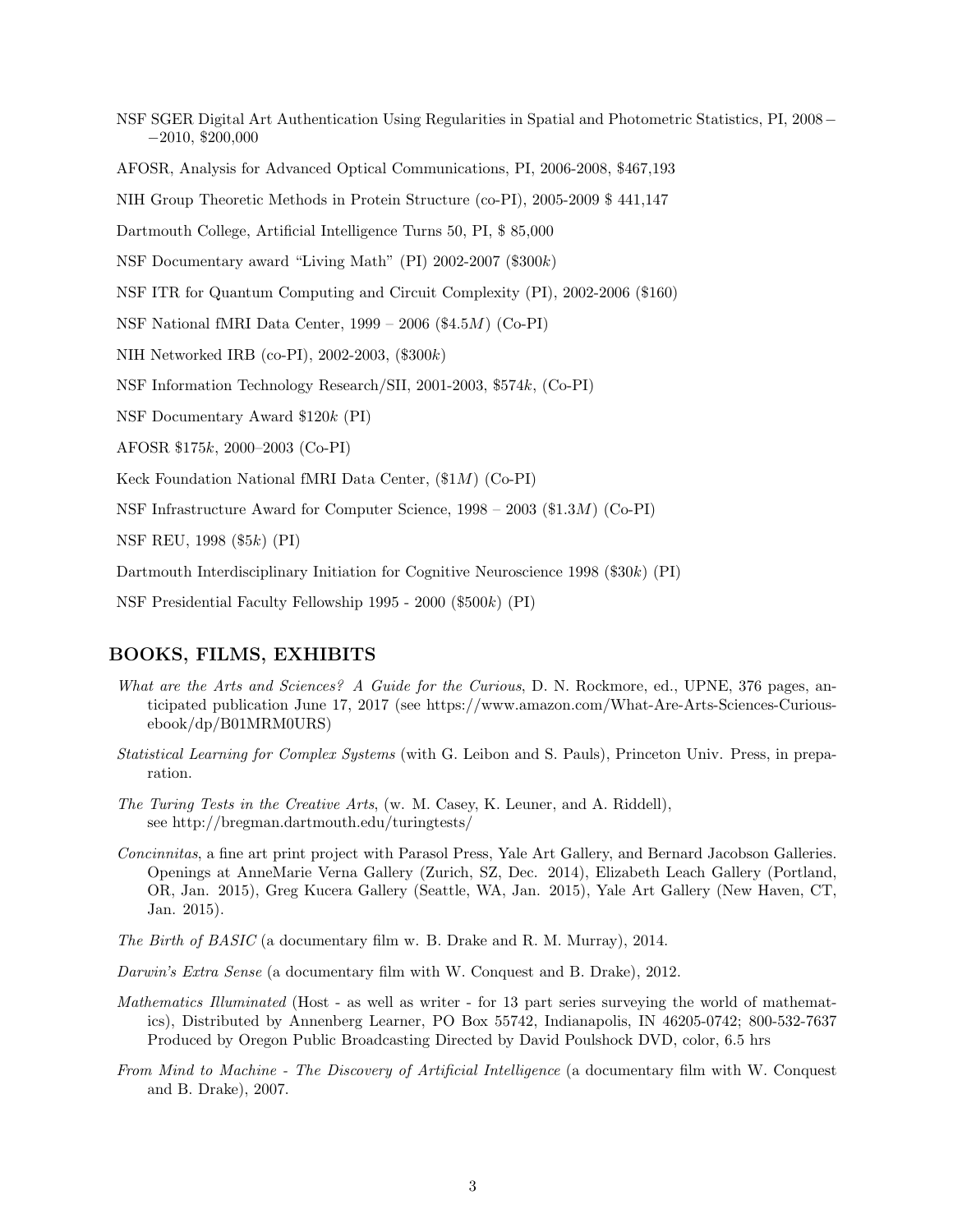- The Math Life (with W. Conquest and B. Drake), a 51 minute documentary about the people, process, and problems of modern mathematics. Distributed by Films for the Humanities and Sciences (www.flims.com) and (as of  $3/10/03$ ) appeared on at least 55% (and at most 90%) of the Public Television marketplace.
- Stalking the Riemann Hypothesis, Random House/Pantheon, April, 2005.
- Stalking the Riemann Hypothesis, (paperback) Pantheon Press, 2006, 304 pages, ISBN: 037542136X
- Modern Signal Processing (w./ D. Healy editors), Cambridge University Press, 2004.
- Music and Computers: A Theoretical and Historical Approach (with P. Burk, L. Polansky, d. repetto, and M. Roberts), Key College Publishing, 2004.
- Cyclic Renormalization and Automorphism Groups of Rooted Trees (with H. Bass, M. V. Espinar, and C. Tresser), Lecture Notes in Mathematics, Volume 1621, Springer-Verlag, NY 1996.

## PUBLICATIONS/PAPERS UNDER REVIEW

- Bending the Law, (w. G. Leibon, M. Livermore, R. Harder, and A. Riddell), preliminary version at https://papers.ssrn.com/sol3/papers.cfm?abstract id=2740136, submitted for publication.
- The Cultural Evolution of National Constitutions, (w. C. Fang, N. Foti, D. Krakauer, and T. Ginsburg), preliminary version at https://papers.ssrn.com/sol3/papers.cfm?abstract id=2739824, submitted for publication.
- The Supreme Court and the Judicial Genre (w. M. Livermore and A. Riddell), Arizona Law Review, to appear, December 2017
- The Efficient Computation of Fourier Transforms on Semisimple Algebras (w. D. Maslen and S. Wolff), Journal of Fourier Analysis and its Applications, 2017, to appear.
- Separation of Variables and the Computation of Fourier Transforms on Finite Groups, II (w. D. Maslen and S. Wolff), Journal of Fourier Analysis and its Applications, 2016, pp. 1–59; doi:10.1007/s00041- 016-9516-4
- A Quantitative Analysis of the Writing Style of the Supreme Court (w.K. Carlson and M. Livermore). Washington University Law Review, Vol. 93, No. 6, 2016; Virginia Public Law and Legal Theory Research Paper No. 3. Available at SSRN: http://ssrn.com/abstract=2554516
- The History of the FFT, in the Princeton Companion to Applied Mathematics, N. Higham et al. (eds.), Princeton University Press, 2015, pp. 9495.
- The Mathematics of Adaptation, (w. D. Krakauer) in the Princeton Companion to Applied Mathematics, N. Higham et al. (eds.), Princeton University Press, 2015, pp. 591597.
- A Spectral Clustering Approach to the Structure of Personality: Contrasting the FFM and HEXACO Models (w. T. Bates, S. Brocklebank, and S. Pauls), Journal of Research in Personality, 57 (2015) 100109.
- A Spectral Analysis Approach for Experimental Designs (w. R.A. Bailey, P. Diaconis, and C. Rowley), Excursions in Harmonic Analysis, Excursions in Harmonic Analysis: The February Fourier Talks at the Norbert Wiener Center. ed. / R. Balan; M. Begu; J. J. Benedetto; W. Czaja; K. A. Okoudjou. Vol. 4 Birkhuser Basel, 2015. p. 367-395
- The Social Identity Voting model: ideology and community structures (w. S. Pauls and G. Leibon), Research and Politics, DOI: 10.1177/2053168015570415, May 2015
- Overlapping Portfolios, Contagion, and Financial Stability (w./F. Caccioli, D. Farmer, and N. Foti), J. Econ. Dynamics and Control, Volume 51, February 2015, pp. 50–63.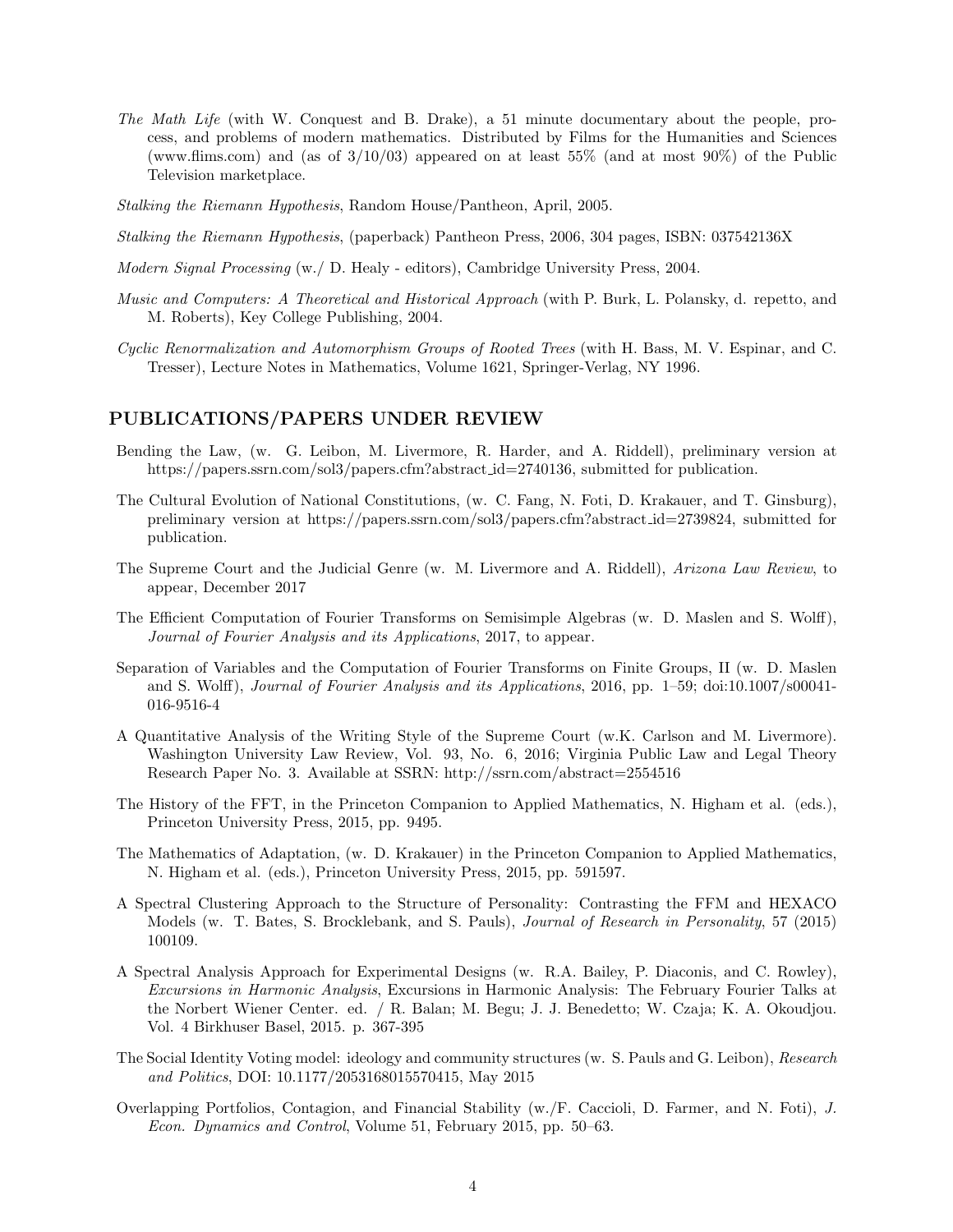- We the Peoples: The Global Origins of Constitutional Preambles (w. T. Ginsburg and N. Foti), George Washington International Law Review, Volume 46, Issue 2, pp. 305–340.
- Bayesian learning of sparse multiscale image representations (w. J. M. Hughes and Y. Wang), IEEE Transactions in Image Processing, volume 99, December, 2013, pp. 4972– 4983.
- Orienteering in Knowledge Spaces: The Hyperbolic Geometry of Wikipedia Mathematics (w/G. Leibon), PLoS ONE, 8(7): e67508. doi:10.1371/journal.pone.0067508 (2013).
- Stability of the world trade network over time: an extinction analysis (w./ N. Foti, and S. Pauls), Journal of Economic Dynamics and Control, 37(9) 1889–1910 (2013), http://dx.doi.org/10.1016/j.jedc.2013.04.009.
- Empirical mode decomposition analysis for visual stylometry (w/J. M. Hughes, D. Mao, Y. Wang, and Q. Wu), IEEE Transactions on Pattern Analysis and Machine Intelligence, Vol. 34 (11),2147– 2157  $(2012)$ .
- Quantitative patterns of stylistic influence in the evolution of literature, (w/.N. Foti, J. M. Hughes, D. Krakauer), PNAS, Vol. 109(20) 7682–7686 (2012).
- Partition decoupling for multi-gene analysis of gene expression profiling data (w./R. Braun, G. Leibon, and Scott Pauls), BMC Bioinformatics, 2011, 12:497 doi:10.1186/1471-2105-12-497.
- Statistics, vision, and the analysis of artistic style (w./D. Graham, J. Hughes, and H. Leder), WIREs Computational Statistics, Published Online: Sep 30 2011 DOI: 10.1002/wics.197
- Nonparametric sparsification of complex multiscale networks (w./N. Foti and James M. Hughes), PLoS ONE, 6(2): e16431. doi:10.1371/journal.pone.0016431 (2011).
- Intelligent data analysis of intelligent systems, (w./D. C. Krakauer, J. C. Flack, S. Dedeo, and D. Farmer, Advances in Intelligent Data Analysis IX 6065:8-17(2010).
- Improved IBD detection using incomplete haplotype information (w./G. Genovese, G. Leibon, and M.Pollak), BMC Genetics, Volume 11:58 (2010).
- The packet-switching brain (w./D. Graham), J. of Cognitive Neuroscience, Early Access Posted Online March 29, 2010. (doi:10.1162/jocn.2010.21477).
- Deblurring of motionally averaged images with applications to single-particle cryo-electron microscopy, (w./G. Chirikjian, W. Park, and D. Madden), arXiv: 0710.0690, Inverse Problems, Volume 26, Number 3, March 2010 doi: 10.1088/0266-5611/26/3/035002.
- Quantification of artistic style through sparse coding analysis in the drawings of Pieter Bruegel the Elder (w./J. Hughes and D. Graham), Proceedings of the National Academy of Sciences USA, vol. 107, no. 4, pp. 1279–1283, 2010.
- Fast Fourier transforms for the rook monoid,  $(w/M)$ . Malandro) Transactions of the AMS, **362**(2) pp. 1009  $-1045, (2010).$
- Accurate image rotation using Hermite expansions (w./G. Chirikjian, W. Park, and G. Leibon), IEEE Transactions on Image Processing,  $18(9)$  pp. 1988–2003, (2009).
- Mapping the similarity space of paintings: Is there a role for image statistics? (w./D. J. Graham, J. N., Friedenberg, and D. J. Field,), Visual Cognition, July 15, 2009, DOI: 10.1080/13506280902934454.
- A mathematical model for optimal tuning systems (w./L. Polansky, M.K. Johnson, D. Repetto and W. Pan), *Perspectives in New Music*,  $47(1)$ , p. 69–110, 2009.
- Topological structures in the equities market, (w./G. Leibon, S. Pauls, R. Savell), PNAS, 105(52):20589-94, 2008.
- A fast Hermite transform, (w./G. Leibon, R. Taintor, G. Chirikjian, and W. Park), Theoretical Computer Science, 409(2): 211-228 (2008).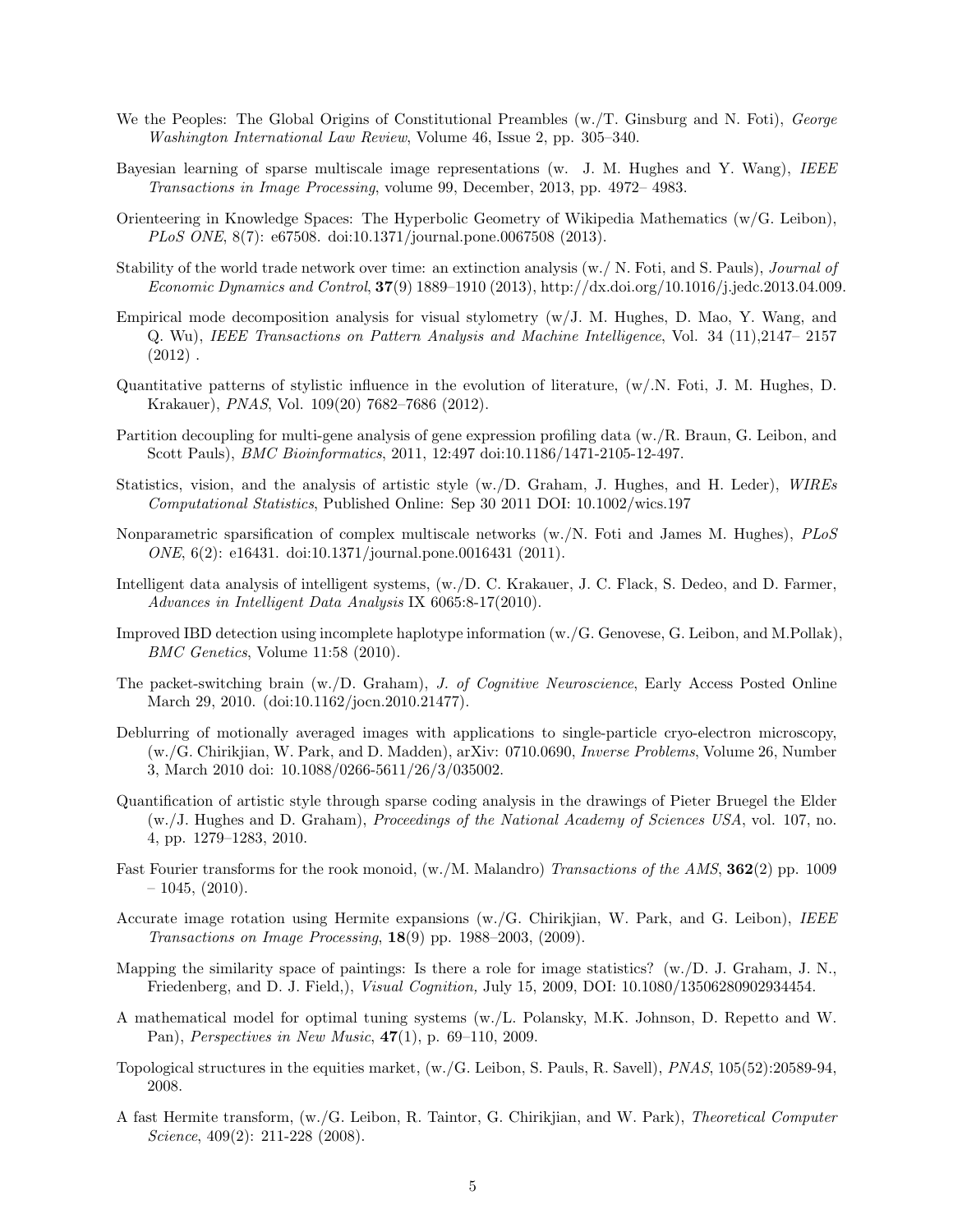- Evolution of community structure in the world trade web, (w./I. Tzekina and K. Danthi), European J. Phys. B, 63, 541-545 (2008) DOI: 10.1140/epjb/e2008-00181-2
- A SNP Streak Model for the Identification of Genetic Regions Identical-by-descent, (w./G. Leibon and M.Pollak), Statistical Applications in Genetics and Molecular Biology, 7(1), Article 16 (2008). (Available at: http://www.bepress.com/sagmb/vol7/iss1/art16)
- FFTs on the Rotation Group (w./P. Kostelec), Journal of Fourier Analysis and Applications, 14(2) 145– 179, (2008).
- The Power of Strong Fourier Sampling: Quantum Algorithms for Affine Groups and Hidden Shifts (w./C. Moore, A. Russell, and L. Schulman), SIAM J. Computing, 37, 938–958 (2007)
- Steps toward Digital Authentication (w./G. Leibon), in Matematica e cultura, 2007, MIchele Emmer (ed.), Springer-Verlag.
- Generic Quantum Fourier Transforms (w./C. Moore and A. Russell), ACM Transactions on Algorithms,  $2(4)$ , pp. 707–723, 2006.
- A Digital Technique for Authentication in the Digital Arts (w./S. Lyu and H. Farid), International Foundation for Art Research Journal, spring, 2006.
- A Digital Technique for Art Authentication (w./S. Lyu and H. Farid), PNAS, vol. 101 (49), pp. 17006-17010 (2004).
- Rooted trees and iterated wreath products of cyclic groups (with R. Orellana and D. Rockmore), Adv. in Appl. math., vol. 33, No. 3, (2004), 531-547.
- Sharing Neuroimaging Studies of Human Cognition, (w./ J. D. Van Horn, S. T. Grafton, and M. S. Gazzaniga), Nature Neuroscience, 7, (2004), 473–481.
- Recent Progress in Group FFTs, in Computation Noncommutative Algebra and Applications, J. Byrne ed., Kluwer Acad. Pub., Netherlands, (2004) pp. 227–254.
- Towards Safe and Effective High-Order Legendre Transforms with Applications to FFTs for the 2-sphere,  $(w/D. M.$  Healy Jr. and P. Kostelec), Advances in Computational Mathematics 21 (1-2): 59-105, July 2004
- Two-dimensional wreath product transforms (with R. Foote and G. Mirchandani), J. Symb. Comp., 37 (2) pp. 187–207, (2004).
- Computing isotypic projections with the Lanczos iteration (w./D. Maslen and M. Orrison), SIAM J. Matrix Analysis and Appplications, 25 (3), 784–803, (2004).
- Generic Quantum FFTs (w/ C. Moore and A. Russell), Proceedings of ACM-SIAM Symposium On Discrete Algorithms. 2004, pp. 771-780.
- The Hidden Subgroup Problem in Affine Groups: Basis Selection in Fourier Sampling (w/ C. Moore, A. Russell, and L. Schulman), Proceedings of ACM-SIAM Symposium On Discrete Algorithms. 2004, pp. 1106–1115.
- Eigenvalues spacings for quantized cat maps (with A. Gamburd and J. Lafferty), J. Phys A, 36 (2003), no. 12, 3487–3499.
- FFTs for the 2-Sphere Improvements and Variations (w/D. Healy, P. Kostelec and S. Moore), J. Fourier Analysis and Appl. 9 4: 341–385, July 2003
- Data Mining and Network Analysis in the Life and Social Sciences: Potential Opportunities for the DoD and National Security, in IDA Paper P-3704, Defense Science Study Group 2000-2001 Papers 1-11, December 2002.
- Landscapes on spaces of trees (with O. Bastert, P. Stadler, and G. Tinhofer), Appl. Math. Comput., 131 (2002), no. 2-3, 439–459.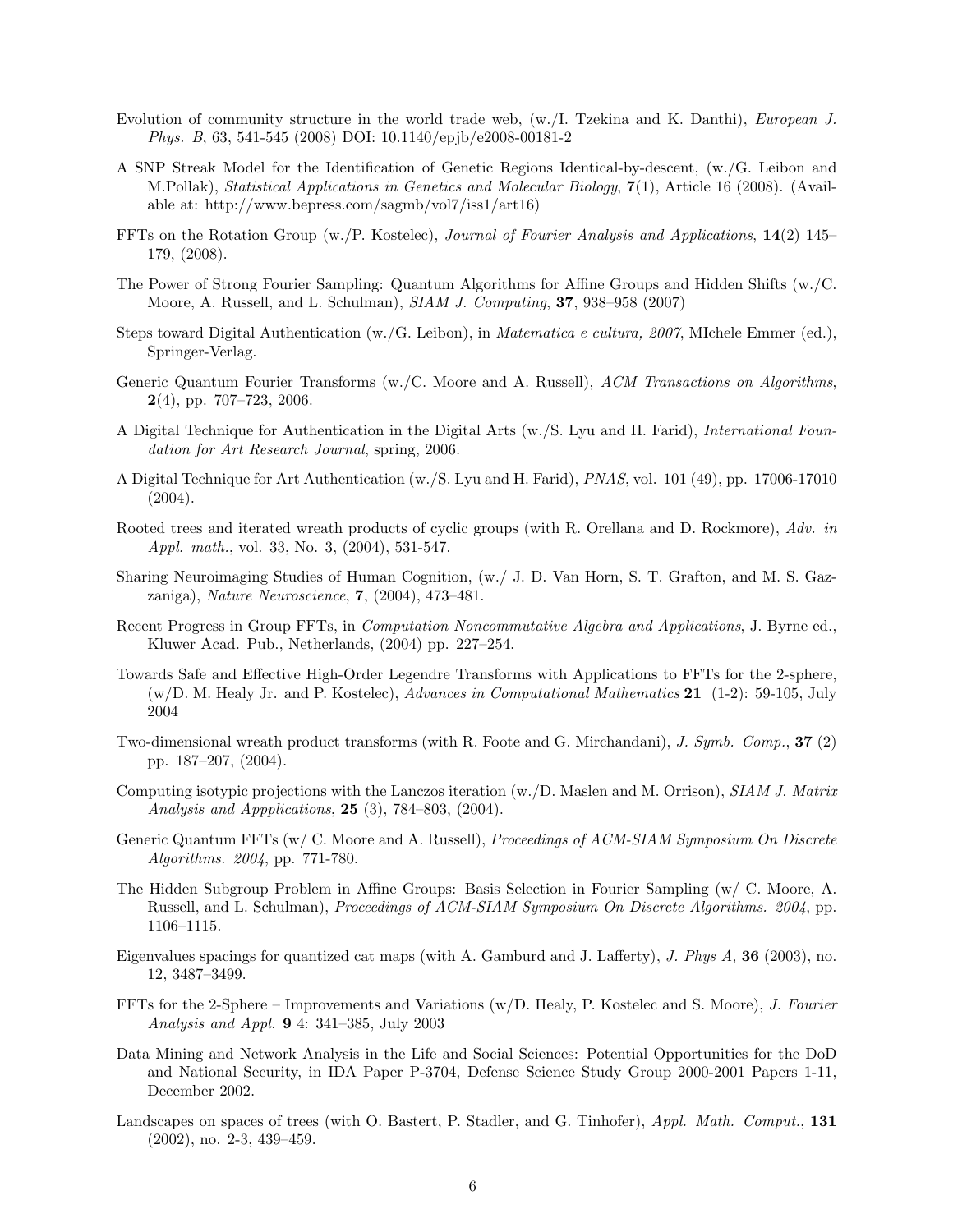- Fast Fourier transforms for fitness landscapes (with W. Hordijk, P. Kostelec, and P. Stadler) to appear in Applied and Computational Harmonic Analysis, 12 No. 1, Jan 2002, pp. 57-76.
- The Cooley-Tukey FFT and group theory (with D. Maslen) Notices Amer. Math. Soc. 48(10), 2001, pp. 1151–1160.
- The Functional Magnetic Resonance Imaging Data Center (fMRIDC): the challenges and rewards of largescale databasing of neuroimaging studies (with J. D. Van Horn, et. al.), J. Roy. Soc. 356 No. 1412, August 2001
- Nonlinear approximation theory on compact groups (with K.-L. Kueh, T. Olson, and K.-S. Tan), J. Fourier Analysis and Appl., 7 No. 3, 2001, pp. 257–281
- Double coset decompositions and computational harmonic analysis on groups (with D. Maslen), *J. Fourier* Anal. Appl. 6(4), 2000, pp. 349–388.
- FFTs for tensor and vector harmonics on the 2-sphere (with D. Healy, D. Maslen and P. Kostelec), J.  $Computational Physics, 162, 2000, pp. 514-535.$
- A wreath product group approach to signal and image processing: Part II convolutions, correlations, and applications (with R. Foote, D. Healy, G. Mirchandani and T. Olson), IEEE Trans. in Signal Processing, 48(3), 2000, pp. 749–767.
- A wreath product group approach to signal and image processing: Part I Multiresolution Analysis, (with R. Foote, D. Healy, G. Mirchandani and T. Olson), IEEE Trans. in Signal Processing. 48(1), 2000, pp. 102–132.
- Deciding finiteness for matrix groups over function fields  $(w/R)$ . Beals and K. S. Tan), Israel J. Math. 109, 1999, pp. 93–116.
- A Combinatorial Description of the Spectrum of the Tsetlin Library and its Generalization to Hyperplane Arrangements (with P. Bidigare, P. Hanlon), Duke J. Math., 99(1), 1999, pp. 135–174.
- Level spacings for Cayley graphs (with J. Lafferty). in Emerging Applications of Number Theory, D. Hejhal (ed.), Institute for Mathematics and its Applications, Volume 109, 1999, pp. 373–386.
- The \*-product in kneading theory (with K. Brucks, R. Galeeva, P. Mumbre, and C. Tresser), Fundamenta Math. Vol. 152, 1997, pp. 189–209.
- Fast discrete polynomial transform with applications to data analysis on distance transitive graphs, (with J. Driscoll and D. Healy), SIAM J. Comput., 26, 1997, pp. 1066–1099.
- Spectral Techniques for Expander Codes, (with J. Lafferty) 1997 Symposium on the Theory of Computing, pp. 160–167.
- Fast Fourier transforms for wreath products. J. Applied and Computational Harmonic Analysis, 2 (1995) 279–292.
- Adapted diameters and the efficient computation of Fourier transforms on finite groups (with D. Maslen), Proceedings of 1995 ACM-SIAM Symposium on Discrete Algorithms, pp. 253–262.
- A note on the order of finite subgroups of  $GL(n, \mathbb{Z})$  (with K.-S. Tan), Archiv Math., 64 (1995) 283-288.
- Fast Fourier inversion for finite groups. J. of Assoc. of Comp. Mach., 41(1) (1994) 31-66.
- Efficient computation of isotypic projections for the symmetric group (with P. Diaconis). DIMACS Series in Discrete Math., 11 (1993), 87-104.
- Deciding finiteness of matrix groups in deterministic polynomial time (with L. Babai and R. Beals). *Proc.* of 1993 ISSAC, 117-126.
- Symmetry stabilization for fast discrete monomial transforms and polynomial evaluation. (with. S. Moore and D. Healy). Lin. Alg. and Appl.,  $192$  (1993) 249-299.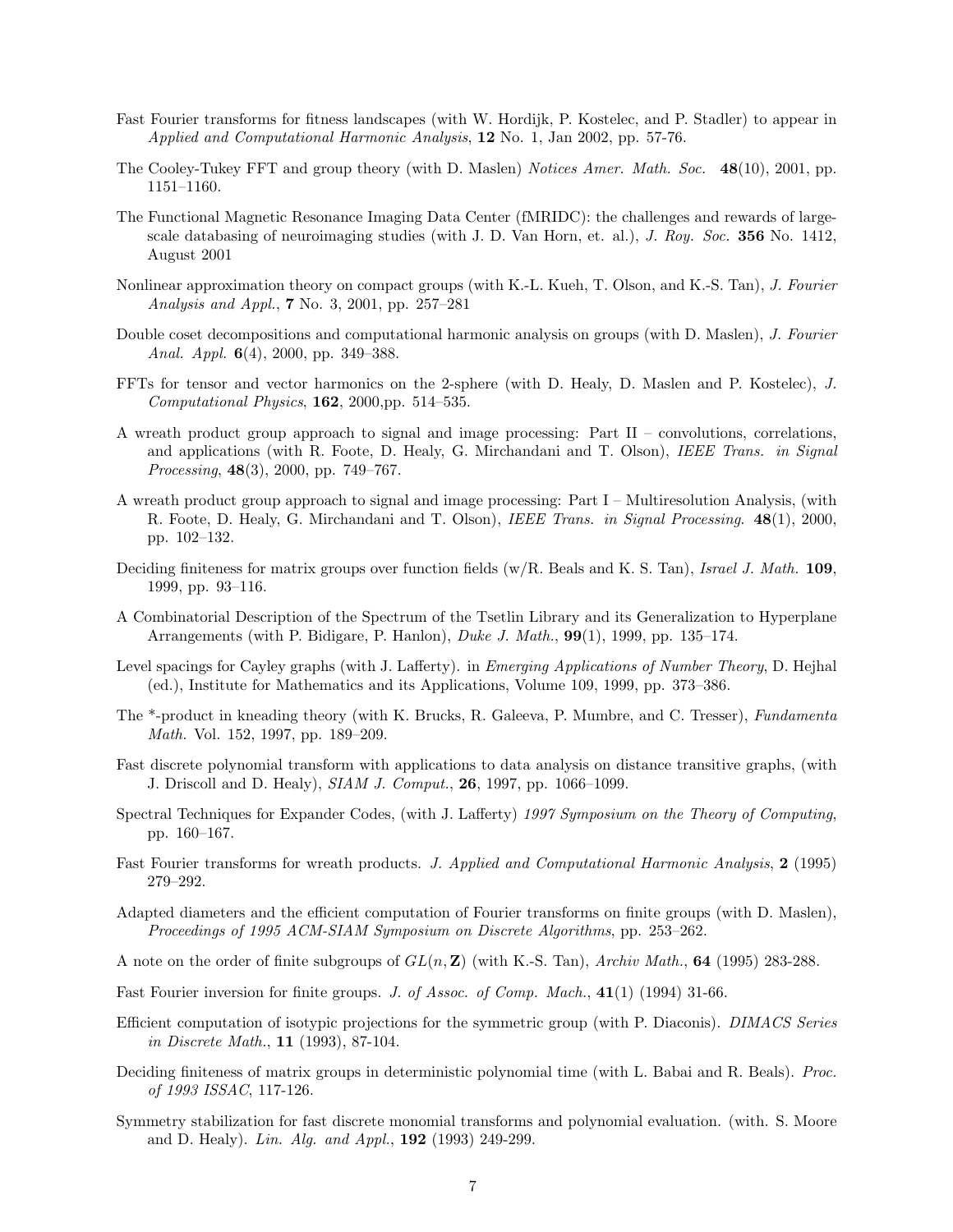- Numerical investigation of the spectrum for certain families of Cayley graphs (with J. Lafferty). DIMACS Series in Discrete Math. and Theor. Comp. Sci., 10 (1993), 63-73.
- Fast Fourier analysis for  $SL_2$  over a finite field and related numerical experiments. (with J. Lafferty) J. of Experimental Mathematics, 1 (1992) No. 2, 116-139.
- Renormalization for the n-torus. (with V. Baladi, N. Tongring, and C. Tresser). Nonlinearity, 5 (1992), 1111-1136.
- Computation of L-series for elliptic curves over function fields, (with K.-S. Tan), Crelle's Jour., 424 (1992), 107-135.
- Even n-colorings of the integers, flows on the n-torus, continued fractions and renormalization. (with R. Siegel, N. Tongring, and C. Tresser) Chaos, 1 (1991), 25-30.
- Efficient computation of Fourier transforms on finite groups, (with P. Diaconis), Journal of the American Mathematical Society, 3 (1990), 297-332.
- Fast Fourier analysis for abelian group extensions, Adv. in Appl. Math. 11, (1990), 164-204.
- Computation of Fourier transforms on the symmetric group, Proceedings of 1989 Conference on Computers and Mathematics, Springer-Verlag, NY, 1989, 156-165.

## BOOK CHAPTERS/EDITED VOLUME

"Writing in the Sciences," The Power of Writing, University Press of New England, Editors Christiane Donahue and Kelly Blewett, 2015, pp. 3134.

#### CONFERENCE PROCEEDINGS ARTICLES

- Wikipedia Verification Check: A Chrome Browser Extension (w. R. Harder, M. Evans, A. Velasco, C. An), Proceedings of WWW17, to appear, June 2017.
- Predicting Phone Usage Behaviors with Sensory Data using a Hierarchical Generative Model (w.C. An), MLSDA (Machine Learning for Sensory Data Analysis Workshop), in conjunction with PAKDD 2016
- Improving Local Search with Open Geographic Data (w.C. An), OD4LS (Open Data for Local Search Workshop), in conjunction with WWW2016 conference
- The Intrafirm Complexity of Systemically Important Financial Institutions (w. D. Farmer, N. Foti, and R. Lumsdaine), 2015 Amsterdam SYRTO Conference on Systemic Risk.
- Multi-task metric learning on network data (w. C. Fang), PAKDD 2015.
- Sparse coding for key node selection over networks, (w. Y. Xu), in Discovery Science Lecture Notes in Computer Science Volume 8777, 2014, pp. 337-349.
- Non-stationary noise estimation using dictionary learning and Gaussian mixture models (w. James M. Hughes and Yang Wang), in Image Processing: Algorithms and Systems XII, Karen O. Egiazarian; Sos S. Agaian; Atanas P. Gotchev, Editors, Proceedings of SPIE Vol. 9019 (SPIE, Bellingham, WA 2014), 90190L.
- Hyperlink Prediction in Hypernetworks Using Latent Social Features (w.Y. Xu and A. Kleinbaum). In the International Conference on Discovery Science (DS 2013).
- Unbiased Metric Learning: On the Utilization of Multiple Datasets and Web Images for Softening Bias (w. C. Fang and Y. Xu), The IEEE International Conference on Computer Vision (ICCV), 2013, pp. 1657-1664
- A unifying representation for a class of dependent random measures (w. N. Foti, J. Futoma, and S. Williamson), AISTATS 2013, honored as a noted paper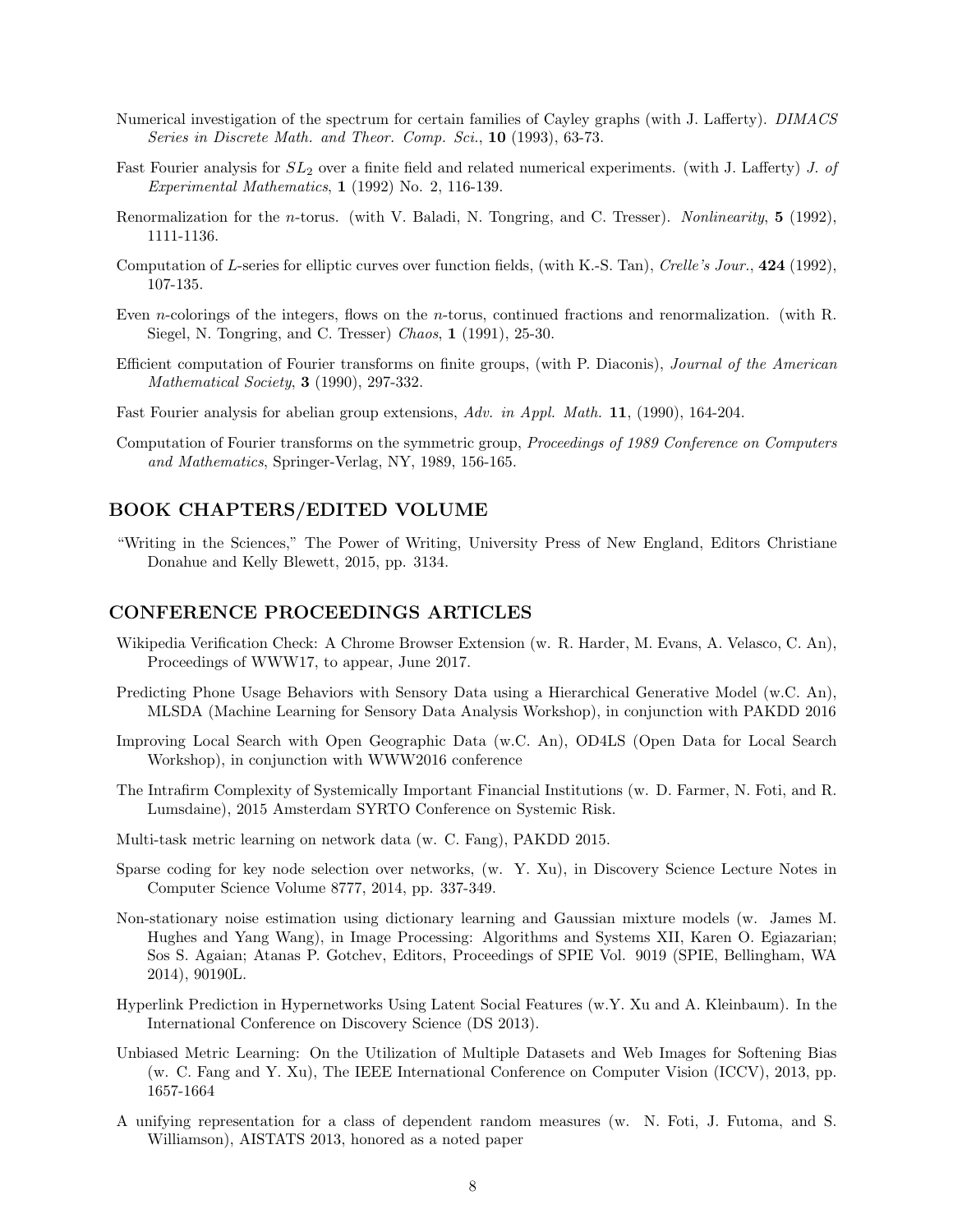- Feature selection for link prediction (w. Y. Xu), in Proceedings PIKM '12 Proceedings of the 5th Ph.D. workshop on Information and knowledge Pages 25-32
- Comparing higher-order spatial statistics and perceptual judgements in the stylometric analysis of art, (w/J. M. Hughes, D. J. Graham, and C. Robert Jacobsen) Proc. of the European Signal Processing Conference, 2011.
- Using Hierarchical Change Mining to Manage Network Security Policy Evolution (w/G. Weaver, N. Foti, S. Bratus, and S. Smith), The Workshop on Hot Topics in Management of Internet, Cloud, and Enterprise Networks and Services (Hot-ICE '11), (2011), in press.
- Preference for artwork: Similarity, statistics, and selling price (w. D. Graham, J. Friedenberg, and C. McCandless), in Proc. SPIE: Human Vision and Electronic Imaging 7527, (2010).
- Stylometrics of artwork: Uses and limitations (w./D. Graham and J. M. Hughes), Proc. SPIE: Computer Vision and Image Analysis of Art 7531, (2010).
- Spectral analysis for phylogenetic trees (w./P. Rinker), NIPS (2009), Workshop on Ranked Data.
- Intensity statistics of artwork: connections to human visual perception (w./ D. J. Graham, J. N. Friedenberg, and D. J. Field), SPIE, 2009. Proc. SPIE. 7240.
- Multifractal analysis for Jackson Pollock (w./J. Coddington, J. Elton, and Y. Wang), SPIE 2008, Paper 6810-13.
- A Fast Hermite Transform with Applications to Protein Structure Determination (w./G. Leibon and G. Chirikjian), Proceedings of 2007 International Workshop on Symbolic-Numeric Computation, ACM, 117–124 (2007).
- Stochastic Analysis of Geometric Image Processing Using B-Splines, (w./ G. Rohde, D. Healy, C. Bernstein, A. Aldroubi), Proceedings of 2006 IEEE International Conference on Acoustics, Speech, and Signal Processing, pp. 1017-1020, 2006.
- "Wavelet Analysis for Authentication,"  $(w./S. Lyu$  and H. Farid),  $Art+Math = X$ , Conference on the interface of Art and Mathematics, CU, Boulder, June 2005
- Description of an interactive, sound making online computer music tutorial web book, International Conference Music and Computers 2002 Short Paper/Demo, Voices of Nature Conference, Goeborg (w./P. Burk, L. Polansky, d. repetto, M. Roberts)
- Recent Progress and Applications of Group FFTs, 36th Asilomar Conference on Signals and Systems, IEEE Publications, January, 2003.
- Lesion Size Estimation Using Warped Registration of Interval Images, (w./J.B. Weaver, S. Periaswamy, H. Farid, D.N. Rockmore, C.J. Kasales, W. Black, D.M. Healy, Jr.), Proceedings of the Society of Magnetic Resonance, Glasgow, UK, April, 2001, p. 795
- A National Data Center for the Storage and Retrieval of Neuroimaging Data (w./J. Aslam, D. Rus, P. Kostelec, J. Grethe, R. Fendrich, S. Grafton, and M. Gazzaniga. Society for Neuroscience Abastracts, 26(2):2235, 2000
- Codes and iterative decoding on algebraic expander graphs (w./J. Lafferty) to be presented at ISITA 2000.
- Differential Affine Motion Estimation for Medical Image Registration (w./S. Periaswamy, J. Weaver, D. Healy, P. Kostelec and H. Farid), presented at SPIE 2000, August 2000.
- A rhomboidal local cosine transform (w./D. Healy and D. Warner), presented at SPIE 2000, August 2000.
- Wreath Product Cyclic Group-Based Convolution: A New Class of Noncommutative Filters (w/G. Mirchandani, R. Foote, D. Healy and T. Olson) to be presented at ICASSP 2000, Istanbul, Turkey.
- A Smooth Non-Rectangular Time-Frequency Segmentation of  $L^2(R^2)$  Int. Conf. on Image Processing '97 (w/D. Warner and D. Healy)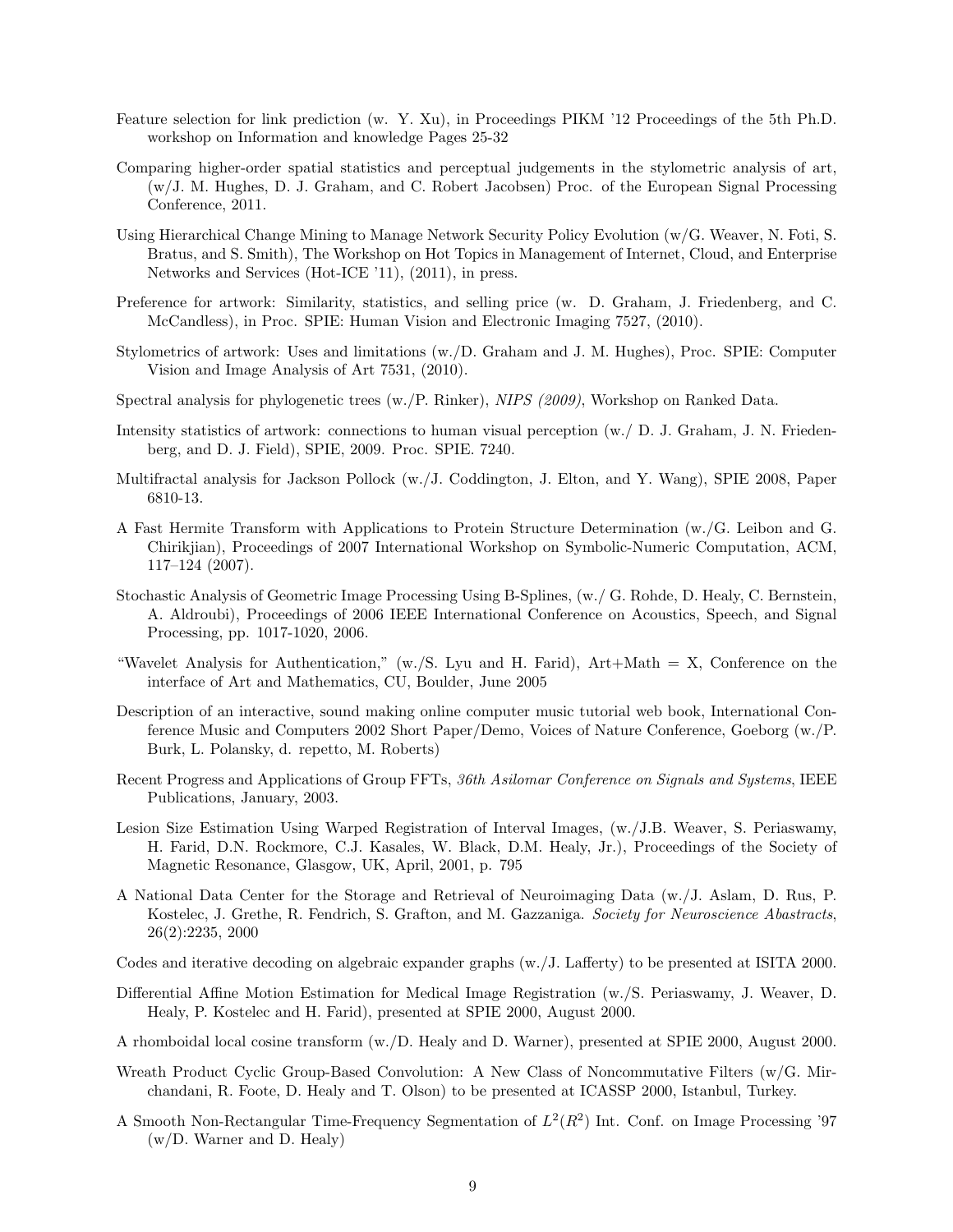Spectral Techniques for Expander Codes and Generalized Cyclic Codes (with J. Lafferty) in ISIT 97

An FFT for the 2-sphere and applications (w/ D. Healy and S. Moore), in ICASSP 96

Wreath Products for Image Processing (w/D. Healy and T. Olson) in ICASSP 96

An FFT for the 2-sphere and imaging applications (with D. Healy and S. Moore) in IMDSP96

#### EXPOSITORY WORKS

- There's a Clear Difference Between Robot-Generated and Human-Generated Art (w. A. Riddell), Slate, 7/1/2016,
- Is it Time for a Presidential Technoethics Commission? The Conversation, 5/12/2016, https://theconversation.com/isit-time-for-a-presidential-technoethics-commission-58846
- Looking for Art in Artificial Intelligence (w. M. Casey), The Conversation, 5/2/2016, https://theconversation.com/lookingfor-art-in-artificial-intelligence-5633

Huffington Post

- We Must All be the Lorax  $1/29/17$
- The Right to Pursue Happiness is the Right to Pursue Education  $1/23/17$
- Playing Games with our Future and Our Lives  $12/25/16$
- Encoding a Next Generation  $12/12/16$
- A Crisis for Critical Thinking 11/30/16 Artful Geometry 1/11/16
- Math is Art is Math is Art is  $12/21/15$
- Information Wants to be Free, But That Doesnt Make it Easy  $11/17/15$
- Storytelling Our Way Into Science 10/13/15
- Imagination and the Imagined  $9/22/15$
- Self-Evident, But Not Simple  $9/12/15$
- Working out the Math  $8/28/15$
- Making Marks with Math  $8/5/15$
- From Marzipan to Mathematics  $8/3/15$
- A New Age of Exploration, Powered by Math  $7/28/15$
- Searching But Wanting to Explore  $7/17/15$
- A Curious Incident  $5/14/15$
- Our Mother the Machine  $5/13/15$
- Too Big to Search  $5/5/15$
- Never Mind Turing Tests, What About Terminator Tests? (W. D. Krakauer), Chronicle Review, August 10, 2015.
- "What's Missing from the Imitation Game," The New Yorker, Elements Blog, The New Yorker, Elements Blog, November 6, 2014
- "The Digital Life of Salman Rushdie," The New Yorker, Elements Blog, The New Yorker, Elements Blog, July 31, 2014
- "The Case for Banning the Laptops in the Classroom," The New Yorker, Elements Blog, June 6, 2014.
- "Inflation in the Academy," The Huffington Post, June 6, 2014.
- "How BASIC Opened up Computers to All," Wall Street Journal, May 19, 2014.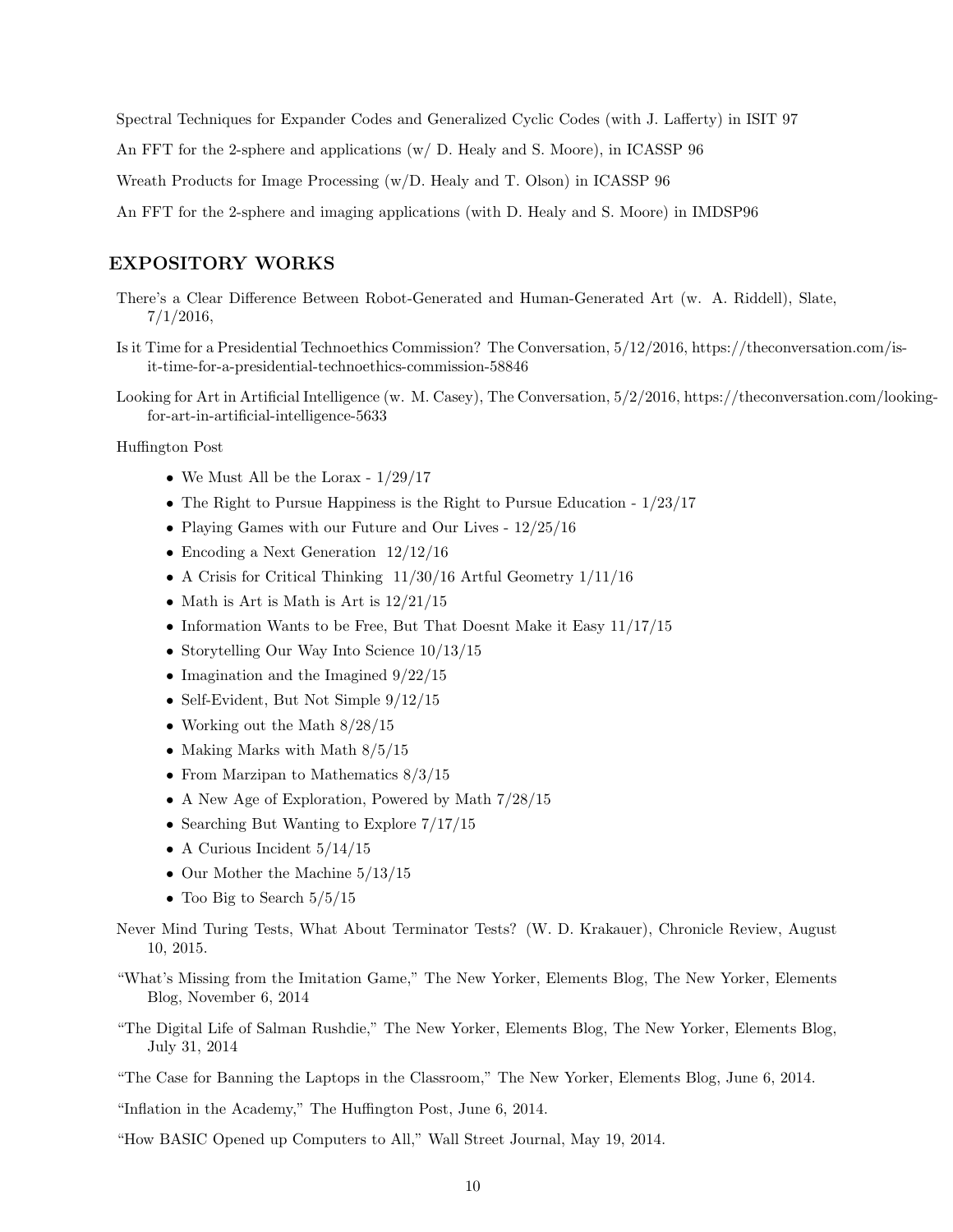"Our Liberal Arts Moment," (w. A. Randolph), The Huffington Post, February 25, 2014.

"Whither the University," (w.D. Krakauer), The Huffington Post, April 17, 2012.

Invited Foreword to the second edition of Who is Fourier?: A Mathematical Adventure

- To Complexity and Beyond! Review of Complexity a Guided Tour, Notices of the AMS, April 2011. (Book review)
- The Complexity of Conflict, The Santa Fe Institute Bulletin, vol. 25, pp. 2833.
- To Complexity and Beyond! A Book Review," Notices of the AMS, vol. 58, no. 4, April 2011, 585–587.
- "The Complexity of Conflict," Santa Fe Institute Bulletin, to appear.
- "The Six Degrees of Finance," Santa Fe Institute Bulletin, 2009.
- "Economics and Markets as Complex Systems," Santa Fe Institute Bulletin, vol. 23, No. 1, Spring 2008, pp. 44–49.
- "A Paradoxical Subject": Review of Mathematics and Common Sense: A Case of Creative Tension by Philip J. Davis, American Scientist, November-December 2007, pages 540-541.
- "Stylometry!," Santa Fe Institute Bulletin, Winter 2006, pp. 10-17.
- "A style of number for a number of styles," Chronicle of Higher Education, June 9, 2006.
- "Cancer as a Complex System," Santa Fe Institute Bulletin, Spring 2005, vol. 20, No. 1, pp. 18-21.
- "From Buzz to Action: SFI in the media," Santa Fe Institute Bulletin, Special 20th Anniversary Edition, Fall, 2004, vol, 19, No. 2, pp. 4-5
- "The Holy Grail of Complexity Science," Santa Fe Institute Bulletin, Special 20th Anniversary Edition, Fall, 2004, vol, 19, No. 2, pp. 11-13
- "Cancer's Complex Nature," Santa Fe Institute Bulletin, Special 20th Anniversary Edition, Fall, 2004, vol, 19, No. 2, pp. 28-29
- "Jilted by Sweden, Feted by Norway, Mathematics Finally Gets Its Due", Chronicle of Higher Education, April 9, 2004.
- "Are you my Mother...Tongue?" Santa Fe Institute Bulletin, vol. 19, No. 1, Winter, 2004, pp. 10-15.

"Seeing the Stars in Math", Connect Magazine, Volume 16 Issue 3, January/February, 2003.

- "So You Think You Want to be in Pictures?", Math FORUM, Mathematical Association of America, February, 2003. (Also, MAA Online, February 2003).
- "Exploiting a Beautiful Mind", Chronicle of Higher Education, January 25, 2002.
- "Proving Your Life" a review of "Proof" for the St. Louis Repertory Theatre Playbill
- "Square This!", Dallas Morning News, To appear.
- "Halving your Cake", Dallas Morning News, July 1, 2001.

"Data are most useful when shared", Chronicle of Higher Education, March 16, 2001 (with M. Gazzaniga)

- The FFT an algorithm the whole family can use, invited for IEEE/AIP Computing in Science & Engineering, special "Top 10 Algorithms of the Last 100 Years", January 2000.
- "Homework", "The whole is the sum of its parts", "Objects, arrows and rectangles", in Visual Proof: The Experience of Mathematics in Art, ed. D. Wallace, Dartmouth College, Hanover, NH, to appear.

"The Chance Lectures" (with J. L. Snell), Video-CD.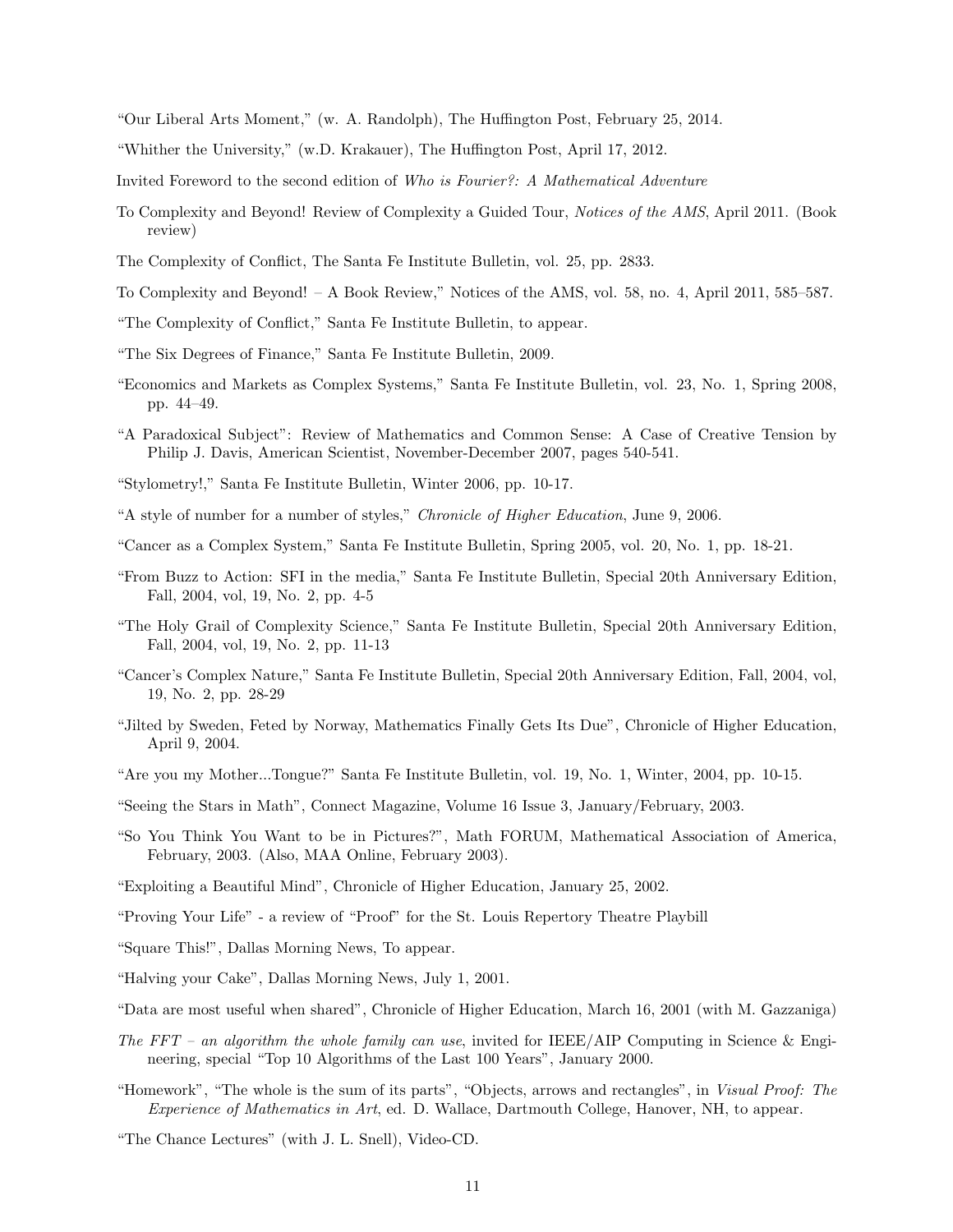"Count on Numbers to Always be there", The Boston Globe, August 8, 2000.

"The Logic of Love", Dallas Morning News, July 7, 2000.

- "Uncertainty is Certain in Mathematics and Life", Chronicle of Higher Education, June 23, 2000.
- "In Painting or Math, Practice Precedes Art", Dallas Morning News, July 20, 1999.
- "The Nines Have It", Dallas Morning News, September 9, 1999.
- "The Exotic, Sensual, Paradoxical Pi", Chronicle of Higher Education, March 12, 1999.
- Book Review: On K.C. Cole's "The Universe and the Teacup", A.M.S. Notices, March 1999.
- "To Teach, Per Chance, to Dream", a discussion of the Chance Project, with J. L. Snell, A.M.S. Notices, September, 1999.
- "Mathematical Metaphors Abound in Art and Fiction", New York Times, Science Times Essay, September 1, 1998.
- Radio Essayist, National Public Radio, Sounds Like Science, "Happy Pi Day", (March 14, 1999), "Mathematical Models", (April 24, 1999) "Math's a Beach" (June 26, 1999)
- Vermont Public Radio Commentator (Radio Essayist on Mathematics) "Math in the Movies" (October 13, 1998), "What Does a Mathematician Do?" (October 28, 1998), "A Slice of Pi" (November 17, 1998), "Fuzzy Thinking" (January 20, 1999), "Pleasantville" (March 18, 1999). "Mathematical Models" (June 16, 1999) "Mathematical Monkeys" (May 26, 1999), "Math's a Beach" (July 21, 1999), "The Rare Beauty of Nine" (9 Sep, 1999), "My Computer Ate My Homework" (22 Sep, 1999), "Mathvertising" (6 Oct, 1999), "Name that Function" (3 Nov, 1999), "Jackson Pollock" (1 Dec, 1999), "Millennial Thoughts"(December 23, 1999), "The Geometry of Life" (January 2000), "A Dog Named Moe" (March 29, 2000) "Getting lost to get found" (4 May, 2000) "The Logic of Love" (5 July, 2000) "Can you hear the shape of your date?" (19 July, 2000) "In Search of New Numbers" (11 Nov, 2000), "Many Men, No Votes" (7 Feb, 2001), "Halving Your Cake" (16 April, 2001), "Wrestling with the Squared Circle" (24 May, 2001), "Six Hugs Away" (2 Oct, 2001), "Four degrees of Kelvin" (11 Oct, 2001), "New York Zeros"(26 Jun, 2002), "Math at the movies"(25 Jul, 2002), "Science Heroes and 'QED' (10 Jul, 2002) "Little Things" (March, 2004) "Married Math" (April, 2004) "Math Superheros "(June, 2005) "Bursting at the Seams" (June 2005) "Friday the 13th" (June, 2008) "Math Superheros "(June, 2008) "How Much Difference a Bit Can Make" (July, 2008) "Elevenses" (11/11/11) "Happy Pi Day" (3/14/2012) "The Lorax", Feb 28, 2017

#### TECHNICAL REPORTS, IN PROGRESS

Analysis of the U.S. Patient Referral Network (w./C. An and A. J. O'Malley), 2017.

- The Intrafirm complexity of systemically important financial institutions (w.R. Lumsdaine, N. Foti, G. Leibon, and J. D. Farmer), http://arxiv.org/abs/1505.02305 and http://ssrn.com/abstract=2604166.
- A Random Dot Product Model for Weighted Networks (w. D. Deford), https://arxiv.org/abs/1611.02530
- The Growing Distinctiveness of the U.S. Supreme Court (w. M. Livermore and A. Riddell), preliminary version at http://papers.ssrn.com/sol3/papers.cfm?abstract id=2553279
- Agenda Formation and the U.S. Supreme Court: A Topic Model Approach (w. M. Livermore and A. Riddell), preliminary version at https://papers.ssrn.com/sol3/papers.cfm?abstract id=2740126

Robustness and contagion in the international financial network (w./T. Dette and S. Pauls), in preparation.

"FFTs on the Rotation Group" (w./P. Kostelec), Santa Fe Institute Working Papers Series Paper 03-11-060, 200.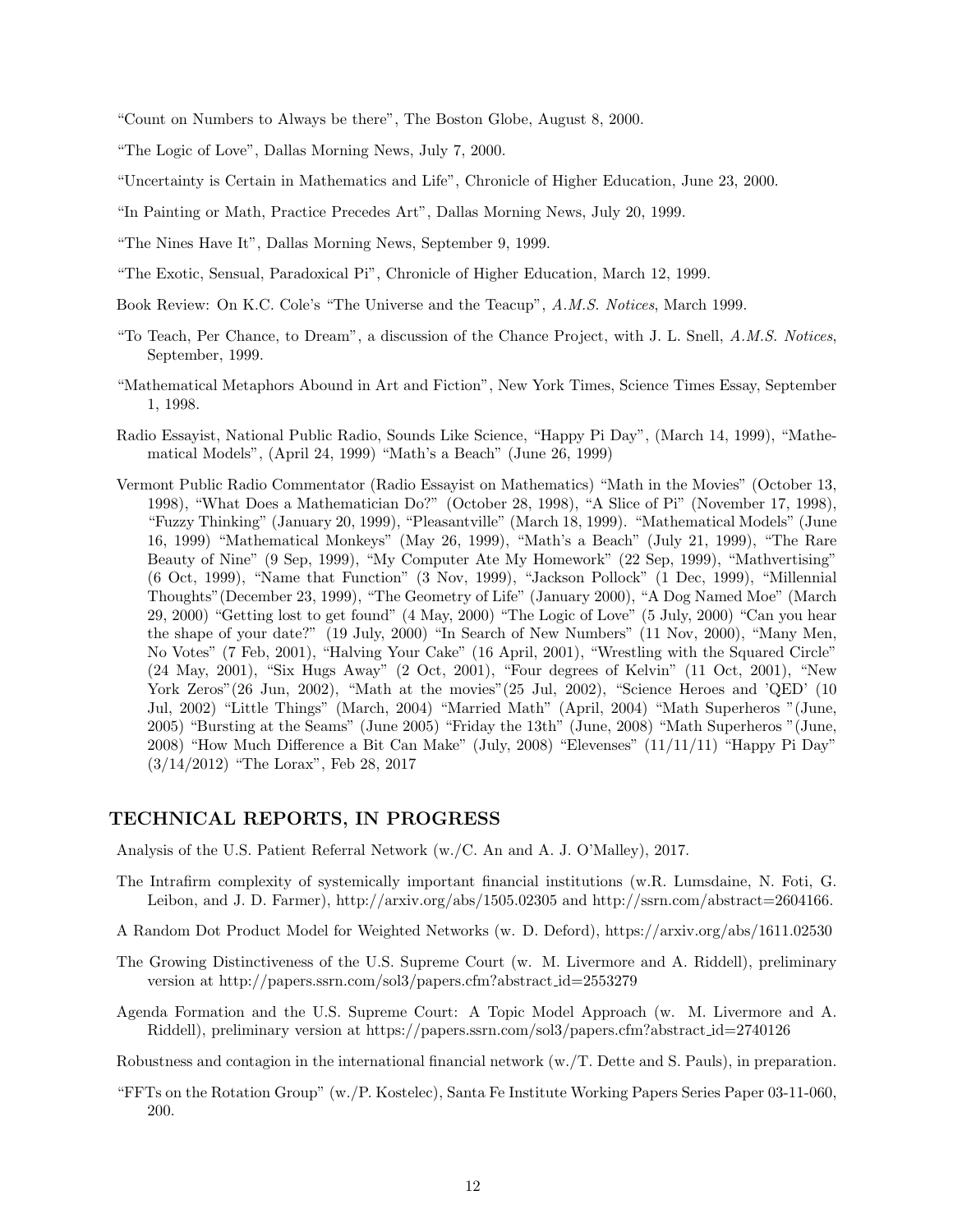- "A simple computational method for the identification of disease- associated loci in complex pedigrees" (w./M. Pollak and G. Leibon), arXiv:0710.5625.
- Ruffles and the turning point algebra (with P. Doyle), number to be assigned.
- The windowed correlation: minimizing the adverse effects of the windowing function (with S. Periaswamy, P. Kostelec, J. Weaver and D. Healy), Department of Mathematics, Dartmouth College, April 2000. TR00-196
- Landscapes on spaces of trees (with O. Bastert, P. Stadler, and G. Tinhofer), Santa Fe Institute Technical Report SFI 01-01-006.
- Two-dimensional wreath product group-based signal processing (with R. Foote and G. Mirchandani) number to be assigned.
- The windowed correlation: minimizing the adverse effects of the windowing function (with S. Periaswamy, P. Kostelec, J. Weaver and D. Healy), Department of Mathematics, Dartmouth College, April 2000. TR00-195
- Computing with the finite Fourier transform is mathematics! Department of Mathematics, PMA-TR00-194, Department of Mathematics, Dartmouth College, February 2000
- Fast Fourier transforms for fitness landscapes (with W. Hordijk, P. Kostelec, and P. Stadler) Santa Fe Institute, SFI-99-10-068.
- FFTs for tensor and vector harmonics on the 2-sphere (with D. Healy, D. Maslen and P. Kostelec) Department of Mathematics, Dartmouth College PMA-TR99-192.
- Nonlinear approximation theory on finite groups (with K.-L. Kueh, T. Olson, and K.-S. Tan) Department of Mathematics, Dartmouth College PMA-TR99-191.
- FFTs for the 2-Sphere Improvements and Variations (w/D. Healy and S. Moore) Department of Computer Science, Dartmouth College PCS-TR96-292. (May, 1996)
- Efficiency and Stability Issues in the Numerical Computation of Fourier Transforms and Convolutions on the 2-Sphere (w/D. Healy and S. Moore) Department of Computer Science, Dartmouth College PCS-TR94-227. (May, 1994)

## SOFTWARE

See "Fast Fourier Analysis on Groups" webpage for software for computing FFTs on different groups.

#### NSF PANELS

NSF MSBS Panel (2004)

NSF CAREER Mentor Panel (2003)

NSF CAREER Panel (2002)

NSF Computation in ANTC Panel (Fall 2002)

NSF Discrete Math and Combinatorics Panel (1999)

NSF MSRI Committee of Visitors (1998)

NSF DMS Committee of Visitors (1998)

NSF-DARPA Optimizing Portable Applications Libraries (Fall 1996)

NSF-DARPA Massive Data Sets Initiative (Fall 1996)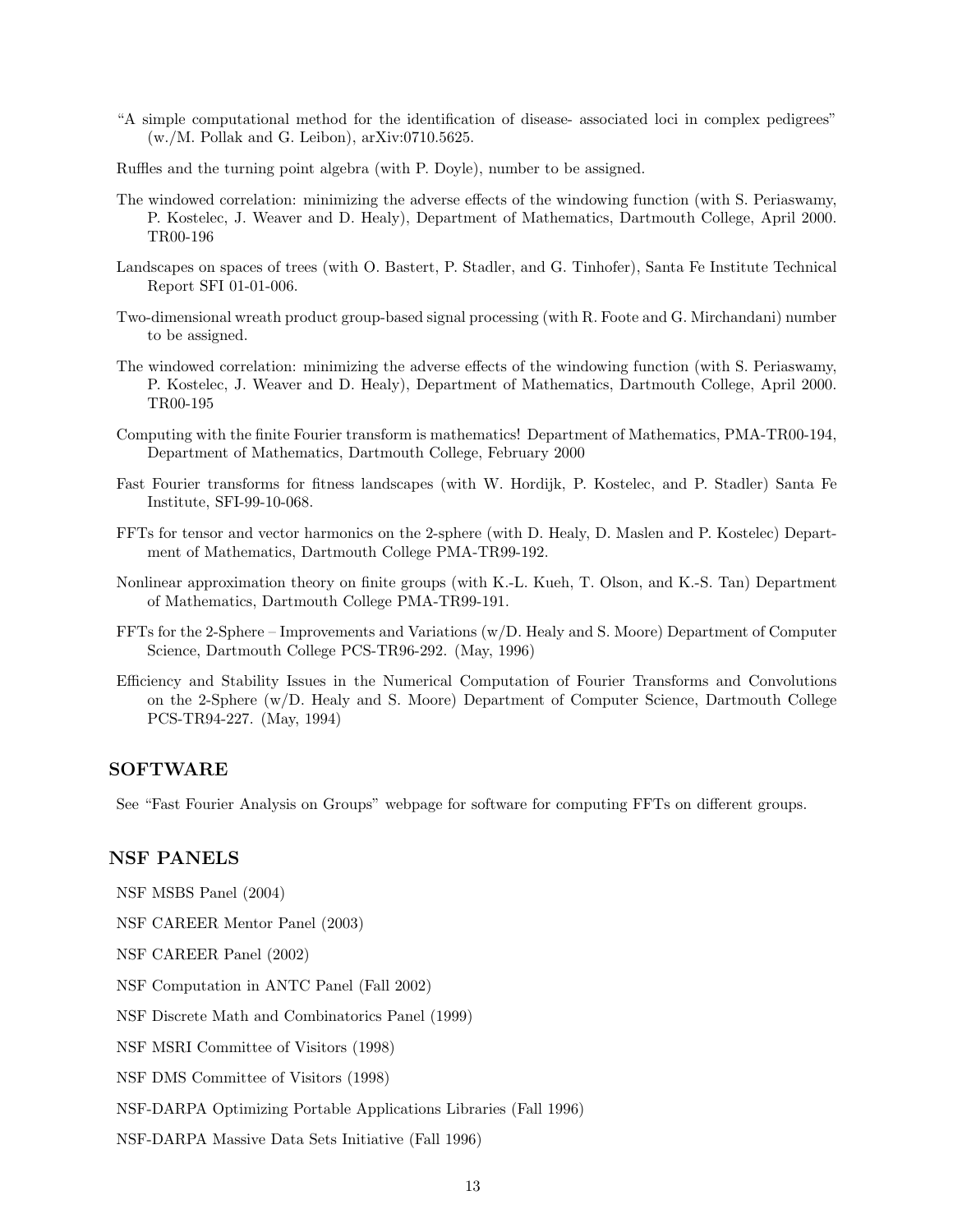#### LECTURE SERIES

MSRI, "Modern Signal Processing" (w. D. Healy), Summer 2001.

#### CONFERENCES/WORKSHOPS ORGANIZED

Toward a New World of Information Processing, DARPA, January, 2006.

Chance Lectures in Statistics (w. L. Snell), at Dartmouth, December 1997, 1998, 2000 (produced CD w. B. Drake)

Mind/Brain Symposium in Cognitive Neuroscience (w. M. Gazzaniga), at Dartmouth, February, 1999.

Mind Symposia (w/M. Gazzaniga) at Dartmouth, monthly, 1999-00, 2000-01.

# SOME RECENT TALKS

Martha Davenport Heard Lecturer, Wellesley College, October, 2014.

Midwest Meeting on Imaging and Surfaces, Invited Speaker, MSU, April, 2009

"Evolution, Complexity, and the Law," Santa Fe Institute Workshop, invited participant and speaker, March, 2009.

2009, AMS/MAA Joint Meetings, Invited Lecture, January 2009

I. E. Block Community Lecture, Annual SIAM Meeting, July, 2008

February Fourier Talks, University of Maryland, February, 2008

A Multifractal Analysis of Jackson Pollock, SPIE, San Jose, January 27, 2008.

Chief of Naval Operations Strategic Studies Group, Naval War College, Newport, RI, November 27, 2007

Museum of Modern Art, NYC, November 8, 2007

Dutchess Community College 50th Anniversary, October 25, 2007

SFI Risk Forum, NYC, October 18, 2007

Distinguished Lecturer, Purdue University Fort Wayne, October 15, 2007

American Political Science Association, August 30, 2007

Santa Fe Institute, Public Lecture, June 17, 2007

Middlebury College Colloquium, FFT, May 2, 2007

Princeton University, Computational and Applied Mathematics Colloquium, April 2007

Swarthmore College, Sigma Xi, FFT, April, 2007

Stylometry, 2007 AAAS Annual Meeting, San Francisco, January 2007

SUNY New Paltz, Science and Engineering Colloquium Series, Artful Mathematics, November, 2006

Johns Hopkins University, Applied Math Colloquium, FFTs for Inverse Semigroups, November, 2006

Santa Fe Institute Business Network, "From Mind to Machine," November, 2006

Indiana University, "FFTs - an algorithm the whole family can use," April, 2006

Indiana University, "Artful Mathematics," Spring 2006.

Hood Museum, Symposium "Who Really Wielded the Paintbrush?" March, 2006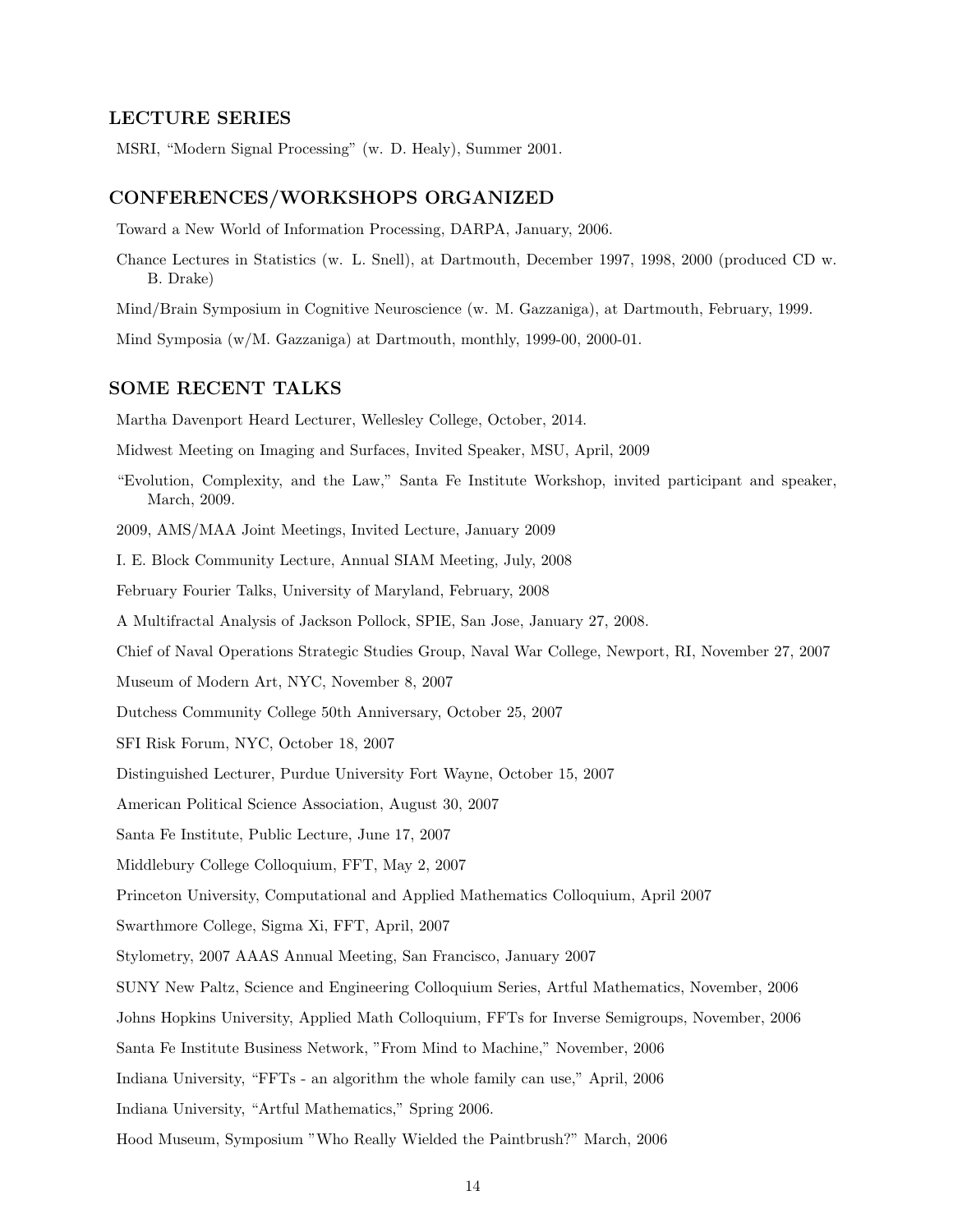Aberdeen Proving Ground, "Stalking the Riemann Hypothesis", Sigma Xi Lecture, March, 2006

- Weisman Art Museum, Minneapolis, Minnesota, "Mathematics: Maker and Muse for Modern Art," February, 2006.
- University of Minnesota, "Math Matters" series, invited lecture, "Artful Mathematics," February, 2006
- Christie's Auction House, "Digital Techniques in Authentication," November, 2005
- "Signal Classification for Primate Communication," Encoding/Decoding Workshop, Santa Fe Institute, June 2005.
- "Wavelet Analysis for Authentication,"  $Art+Math = X$ , Conference on the interface of Art and Mathematics, CU, Boulder, June 2005
- Digital Art Authentication, at "To be or not to be a connoisseur?, Symposium in Honor of Hans Vlieghe," U. Leuven, Belgium, May 2005
- "Digital Techniques for Artistic Style," NYU Applied Math Colloquium, May 2005
- University of North Carolina, Greensboro, Sigma Xi Lecture, "Artful Mathematics The Quantification of Style," April 2005
- "Digital Techniques for Art Authentication," Santa Fe Institute, March, 2005
- "Digital Techniques for Art Authentication," New York Metropolitan Museum of Art, February, 2005
- "Digital Techniques for Art Authentication," Williamstown Conservation Center, January, 2005
- Prosser Lectures, "The Art of Mathematics: The Quantification of Style", November, 2004
- 'Allegheny College Mathematics Lectures for Undergraduates (series): "Stalking the Riemann Hypothesis", "The Art of Mathematics", "The Math Life", October, 2004.
- "Digital Techniques for Art Authentication,", Vanderbilt, May, 2004
- "Chaos," Bridgewater Associates, March, 2004.
- "FFTs on the Rotation Group," Tufts University, November, 2003.
- "Quantum Chaos,", UC Davis, Spring, 2003.
- "Fast Fourier Transforms on Groups", Institute for Advanced Study, December, 2002.
- "Quantum Chaos and SL(2,p)", Institute for Advanced Study, December, 2002.
- "Databases in the Life Sciences", Santa Fe Insitute, May, 2002.
- "Group FFTs", AFOSR Signal Processing meeting on Burlington Vermont, June 2002.
- "Recent Progress on Group FFTs", 36th Asilomar Conference on Signals, Systems, and Computers, Pacific Grove, CA, November 2002.
- "FFTs on Groups", two-part lecture series at New York University (October, 2001)
- "Data-mining and Network Analysis in the Life and Social Sciences", Institute for Defense Analyses, December 2001
- "The Way of Math" video documentary presentation at the Institute for Defense Analyses, December 2001
- Panel participant, presentation of clip from "The Math Life" video documentary at American Math Society meeting, San Diego, January 2002
- University of Michigan Departmental Colloquium, February 2002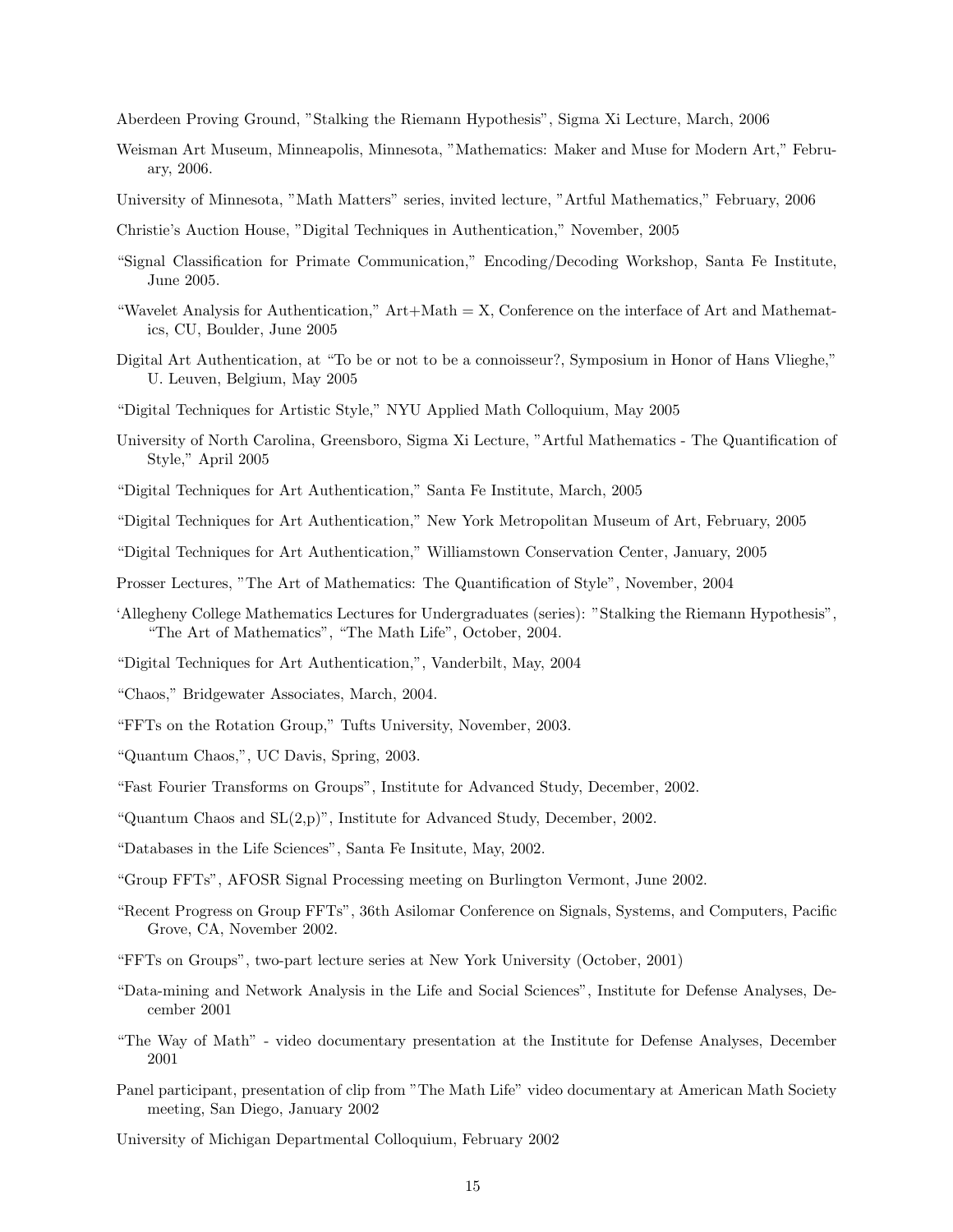Statistics Colloquium (U. Vermont, March 2000)

Defense Sciences Study Group (IDA, January 2000)

- Algebra Seminar (Yale Univ., December 1999)
- Visual Proof/Art and Mathematics (Dartmouth College, October, 1999)
- International Conference on Number Theory and Its Applications, National Central University, Taiwan (Invited Lecture, October 1999)
- Conference on harmonic analysis and applications, U. Maryland (October 1999).
- Image Processing, multiresolution analysis and statistics, Georgia Tech (Invited Lecture, September 1999)
- NSF-RI Meeting in Computer Science, Las Cruces, NM (August 1999)
- IMACS-ACA Invited Lecture, Madrid (June 1999).
- MIT, Applied Math Colloquium, (May, 1999).
- Princeton University, Analysis seminar, (April, 1999).
- Cornell University, Department of Mathematics Colloquium, (February, 1999).
- Columbia University, Department of Mathematics Colloquium, (January, 1999).
- Yale University, Discrete Math Colloquium, (December 1998.)
- Mathematics Colloquium, U. Mass., Amherst (December 1998)
- Discrete Mathematics Colloquium, Yale (December 1998)
- Celera Corp. (November, '98)
- NYU, Applied Math Colloquium (October, '98)
- DIMACS Workshop in Astrophysics and Algorithms: Massive Astronomical Data Sets (May 1998, Princeton)
- Combinatorics of New England (May '98)
- DIMACS Workshop in Discrete Mathematical Chemistry (March 1998, Rutgers)

Spectral Methods in Medical Signal Processing, Munich (Invited Lecture, February. '98)

Colloquium Speaker, National Taiwan University (January, '98)

- Taipei Academica Sinica, Center for Theoretical Studies Conference on Number Theory (Invited Lecture, January '98)
- Bios Group, Technical presentation on group theory and data analysis
- Colloquium speaker, Department of Mathematics, University of Vermont (October '97)

SIAM Parallel Processing (March 1997) - Invited Minisymposium Presentation

#### MENTORING

Daryl Deford, Ph.D. (Math, Year 3) Keith Carlson, Ph.D. (CS, Year 4) Chuankai An, Ph.D. (CS, Year 3)